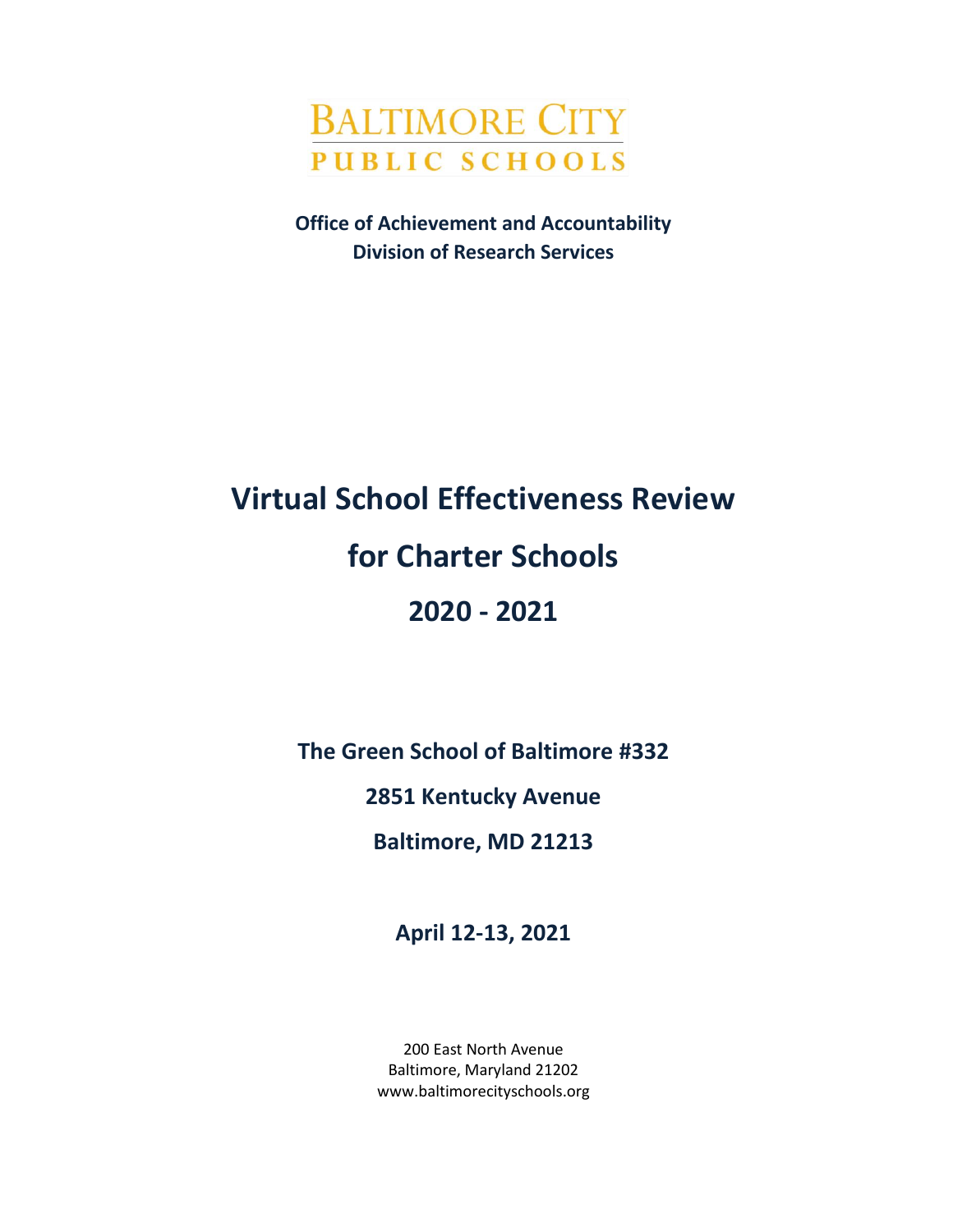## TABLE OF CONTENTS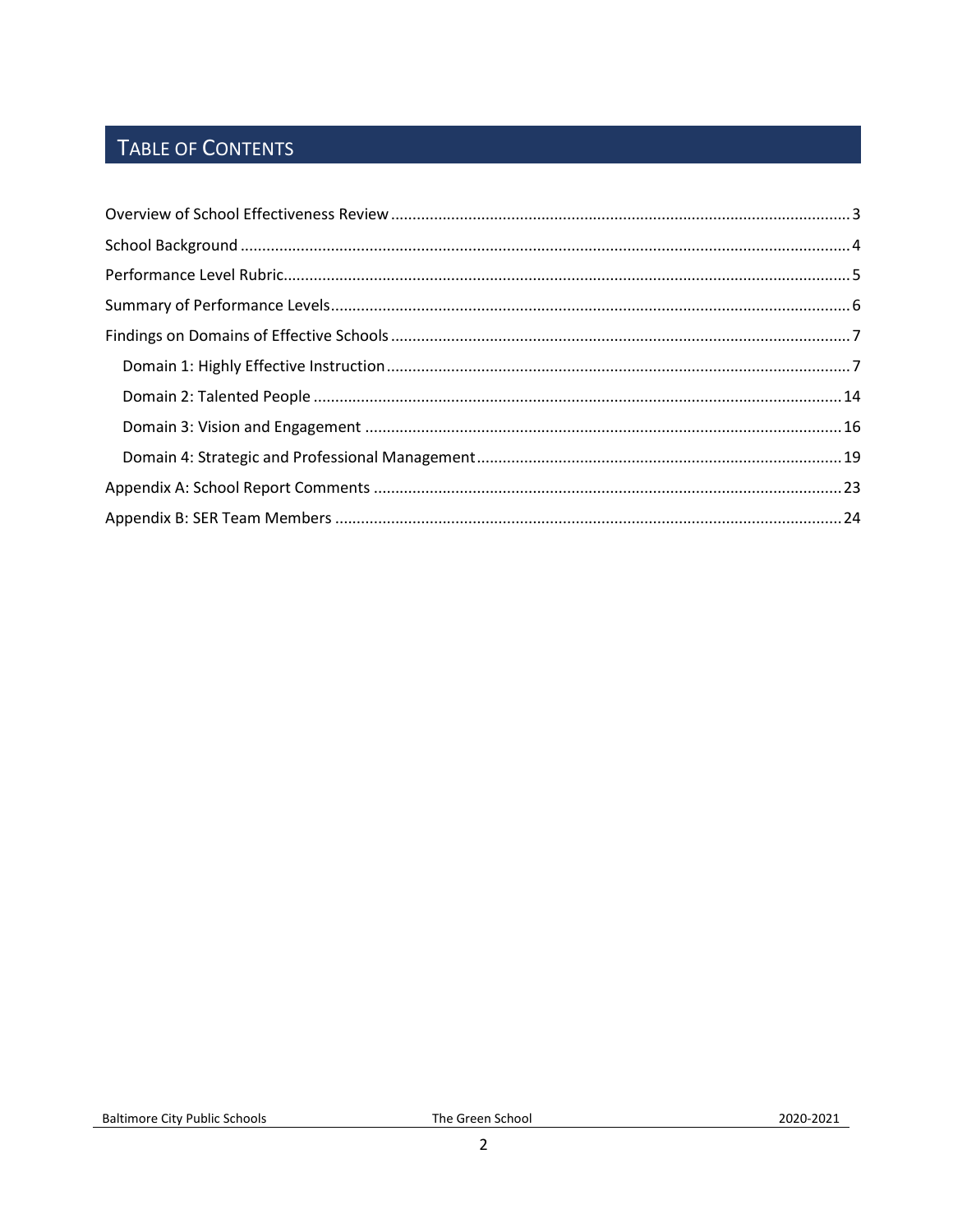## <span id="page-2-0"></span>OVERVIEW OF SCHOOL EFFECTIVENESS REVIEW

Baltimore City Public Schools (City Schools) developed the School Effectiveness Framework and the School Effectiveness Review process in 2009. The School Effectiveness Review (SER) uses trained school reviewers to measure a school's effectiveness against City Schools' School Effectiveness Standards. The School Effectiveness Standards are aligned with City Schools' effectiveness frameworks for teachers and school leaders.

The SER provides an objective and evidence-based analysis of how well a school is working to educate its students. It generates a rich layer of qualitative data that may not be revealed when evaluating a school solely on student performance outcomes. It also provides district and school-level staff with objective and useful information when making strategic decisions that impact student achievement.

**For the 2020-2021 school year SER visits were conducted virtually, due to the COVID-19 pandemic, using a modified and abbreviated version of the SER protocol.** The SER team comprised of representatives from City Schools and consultants from Schoolworks, (an education consulting group) who have extensive knowledge about schools and instruction, gathered information from teachers, students, parents, and leadership during a two-day site visit. During the visit, the SER team reviewed submitted electronic school documents and conducted virtual focus via Microsoft Teams or Zoom platforms, with school leadership, teachers, students, and parents. For classroom observations schools submitted one recorded synchronous lesson from each of the school's academic content teachers. The Team Lead then randomly select 60% of lessons submitted. Lessons were observed during the beginning, middle, and end of the recording.

The SER team analyzed evidence collected over the course of the visit to determine the extent to which key actions have been adopted and implemented at the school. This report summarizes the ratings in the four domains and related key actions, provides evidence to support the ratings, and – based on a rubric – allocates a performance level for each key action. Those key actions that were not rated for the virtual SER have been grayed out in the report. More information about the SER process is detailed in the School Effectiveness Review protocol, located on the City Schools website and available upon request from the Office of Achievement and Accountability in City Schools. **\\**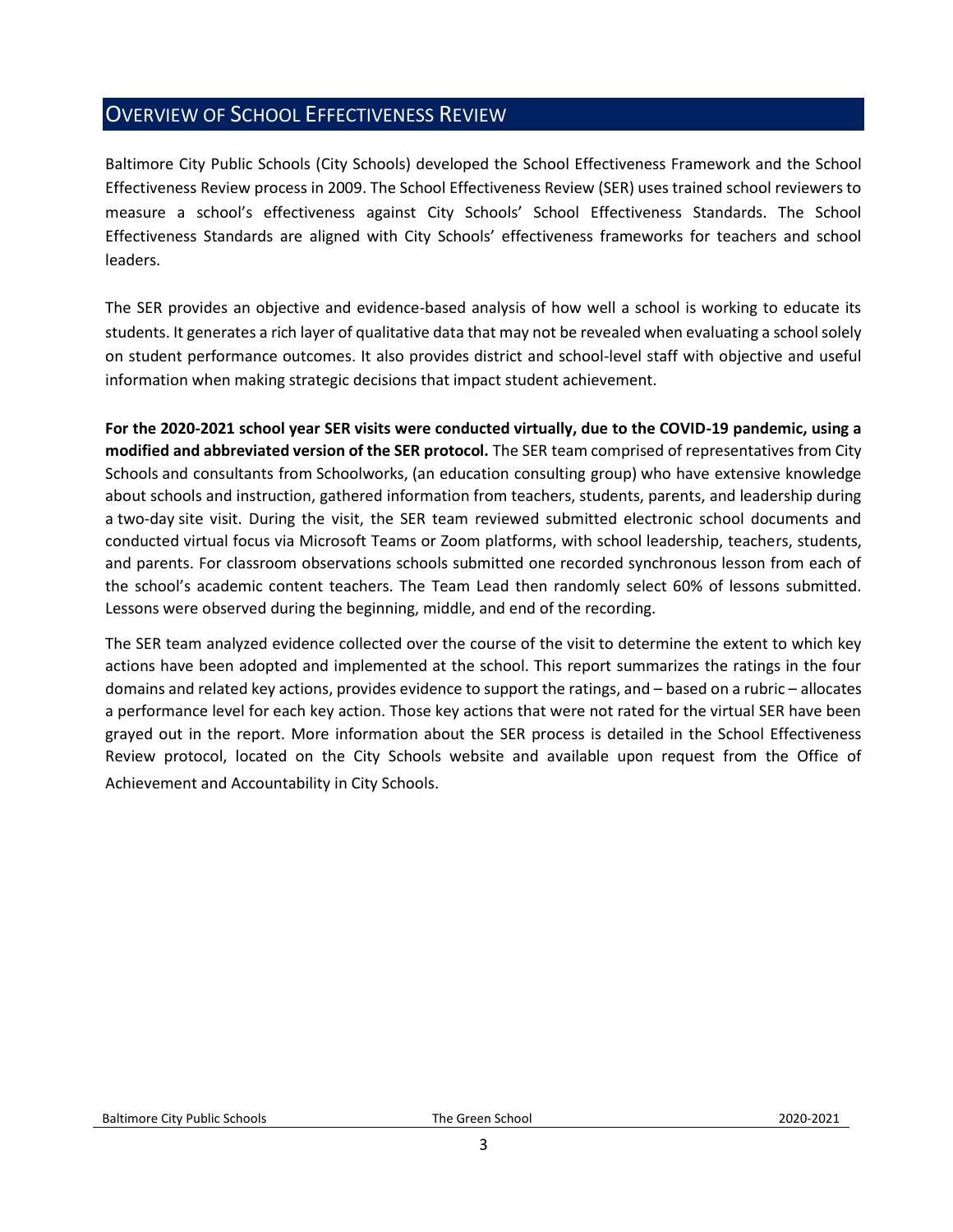## <span id="page-3-0"></span>SCHOOL BACKGROUND

The Green School of Baltimore serves approximately 162 students in Kindergarten through fifth grade. The school is in the NorthEast quadrant Baltimore.

#### **Virtual SER Context**

The Green School of Baltimore has been virtual since the beginning of the year and at the time of the site visit (April 12-13, 2021) and will remain virtual for this school year. All classroom observations conducted for the purpose of this report were recorded within two weeks prior to the visit.

#### **School Leadership and Staffing:**

The principal, Katherine Primm, has been at the school for 15 years and with the district for 25 years in various roles. For the purpose of this SER site visit, staff designated as school leadership are listed below.

<span id="page-3-1"></span>

| <b>School Leadership Focus Group Members</b> |                        |  |  |
|----------------------------------------------|------------------------|--|--|
| Role<br><b>Name</b>                          |                        |  |  |
| Kate Primm                                   | Principal              |  |  |
| Jess Helev                                   | Special Educator & ITA |  |  |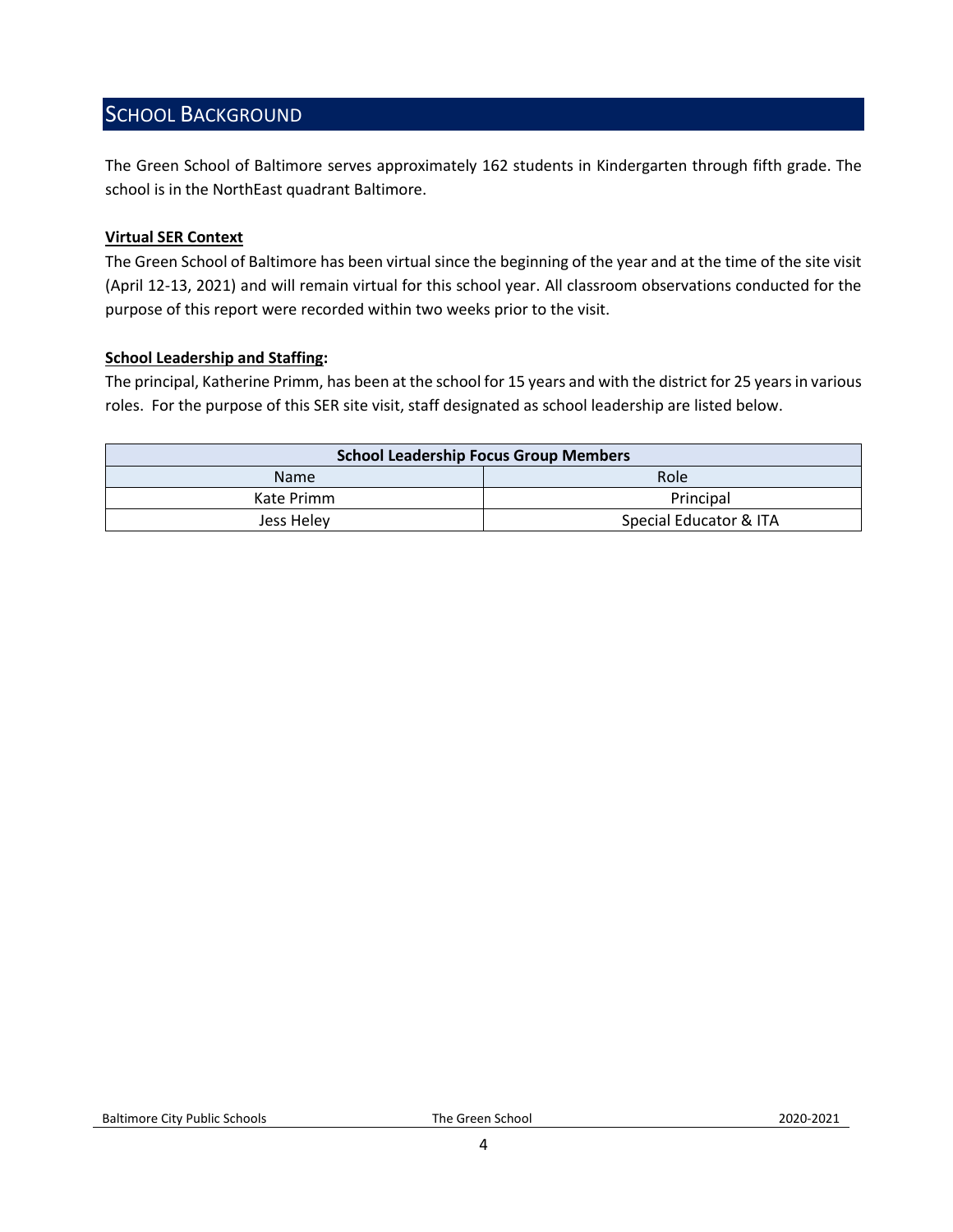## PERFORMANCE LEVEL RUBRIC

The SER team will use the following guidance to select a performance level for each key action. Note that the quality standard for each performance level is based upon: the extent to which the SER team finds multiple types<sup>1</sup> and multiple sources<sup>2</sup> of evidence AND the extent to which the SER team finds evidence of high levels of adoption and/or implementation of a practice or system. The SER team will also reflect on the Instructional Framework and School Leadership Framework in their analysis prior to assigning a rating for each key action.



Levels of Adoption and/or Implementation

|                | Extent to which SER Team Finds Multiple<br>Types and Multiple Sources of Evidence | Extent to which SER Team Finds Evidence of High<br>Levels of Adoption and/or Implementation                                                                                                                                                                                                                                                                                                                                                    | Key:<br>Not Effective:<br>Developing:<br>Effective:<br><b>Highly Effective:</b> |  |
|----------------|-----------------------------------------------------------------------------------|------------------------------------------------------------------------------------------------------------------------------------------------------------------------------------------------------------------------------------------------------------------------------------------------------------------------------------------------------------------------------------------------------------------------------------------------|---------------------------------------------------------------------------------|--|
| <b>Rating</b>  | Performance<br><b>Level</b>                                                       | <b>Quality Standard</b>                                                                                                                                                                                                                                                                                                                                                                                                                        |                                                                                 |  |
| 1              | <b>Not Effective</b>                                                              | Evidence indicates that the key action is not a practice or system that has been<br>adopted and/or implemented at the school, or the level of<br>adoption/implementation does not improve the school's effectiveness.                                                                                                                                                                                                                          |                                                                                 |  |
| $\overline{2}$ | <b>Developing</b>                                                                 | Evidence indicates that the key action (including some indicators) is a practice or<br>system that is emerging at the school, but that it has not yet been implemented at<br>a level that has begun to improve the school's effectiveness, OR that the impact of<br>the key action on the effectiveness of the school cannot yet be fully determined.                                                                                          |                                                                                 |  |
| 3              | <b>Effective</b>                                                                  | Evidence indicates that the key action (including most indicators) is a practice or<br>system that has been adopted at the school, and is implemented at a level that is<br>improving the school's effectiveness.                                                                                                                                                                                                                              |                                                                                 |  |
| 4              | <b>Highly Effective</b>                                                           | Evidence indicates that the key action (including all indicators) is a practice or<br>system that has been fully adopted at the school, and is implemented at a level<br>that has had a strong, significant or sustainable impact on the school's<br>effectiveness.                                                                                                                                                                            |                                                                                 |  |
| of the visit.  |                                                                                   | <sup>1</sup> "Multiple types of evidence" is defined as evidence collected from two or more of the following: document review,<br>stakeholder focus groups; and classroom observations.<br><sup>2</sup> "Multiple sources of evidence" is defined as evidence collected from three or more stakeholder focus groups; two or<br>more documents; and/or evidence that a descriptor was documented in 75% or more of lessons observed at the time |                                                                                 |  |

 $\overline{a}$  $1$  "Multiple types of evidence" is defined as evidence collected from two or more of the following: document review, stakeholder focus groups; and classroom observations.

<sup>&</sup>lt;sup>2</sup> "Multiple sources of evidence" is defined as evidence collected from three or more stakeholder focus groups; two or more documents; and/or evidence that a descriptor was documented in 75% or more of lessons observed at the time of the visit.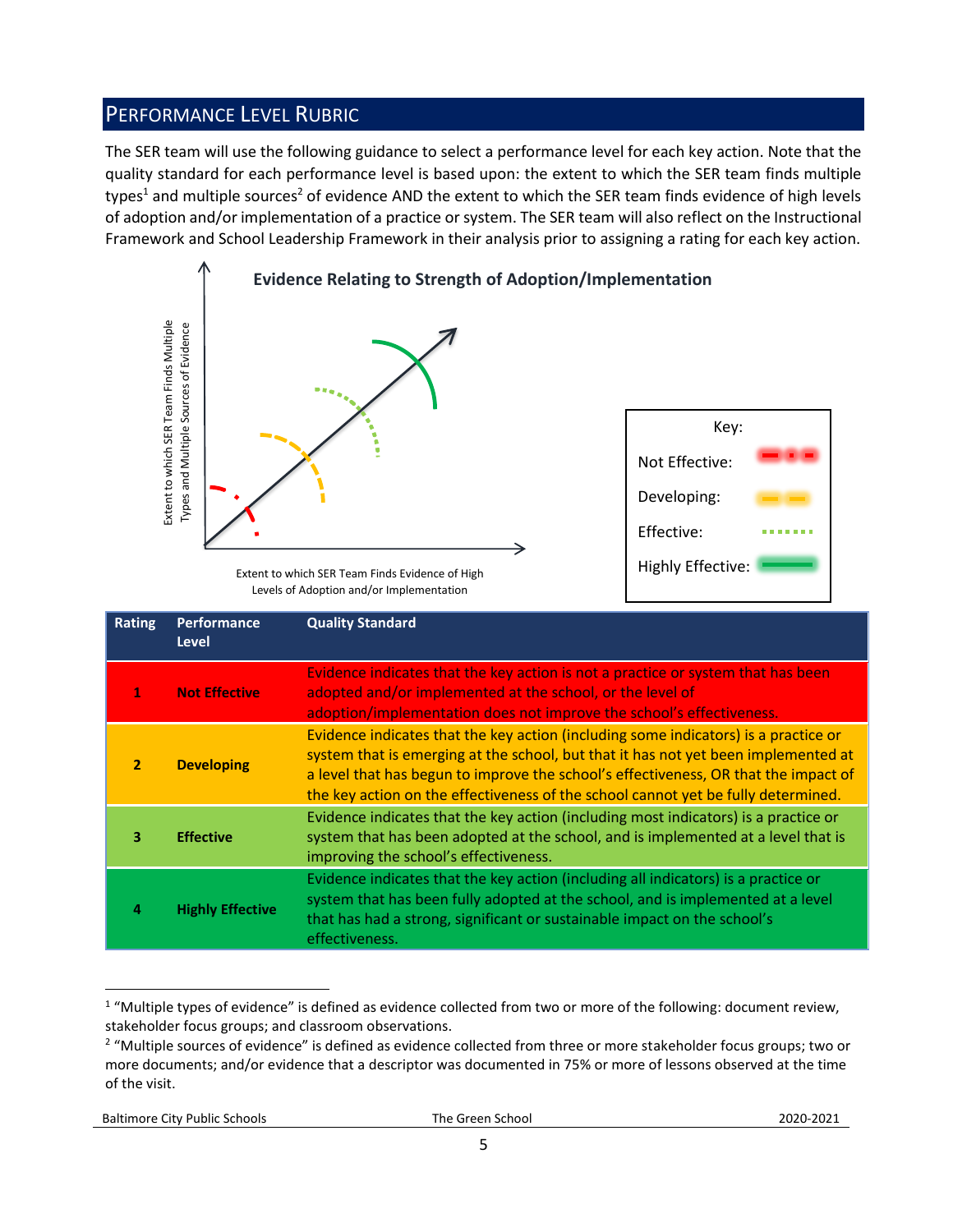## <span id="page-5-0"></span>SUMMARY OF PERFORMANCE LEVELS

Based on trends found in the collected evidence, the SER team assigns a performance level to each key action.

**Please note: due to the COVID-19 pandemic and the shift to virtual learning, the School Effectiveness Standards have been reduced for this academic year. Key actions and indicators highlighted in grey are not under review during the 2020-2021 SER review cycle**.

|                 | <b>Performance Levels</b> |                  |                   |                      |  |
|-----------------|---------------------------|------------------|-------------------|----------------------|--|
| <b>Domains</b>  | Level 4:                  | Level 3:         | Level 2:          | Level 1:             |  |
| and Key Actions | <b>Highly Effective</b>   | <b>Effective</b> | <b>Developing</b> | <b>Not Effective</b> |  |

| <b>Domain 1: Highly Effective Instruction</b>                                                                                                               |                         |  |  |
|-------------------------------------------------------------------------------------------------------------------------------------------------------------|-------------------------|--|--|
| 1.1 School leadership supports highly effective instruction.                                                                                                | <b>Effective</b>        |  |  |
| 1.2 Teachers use multiple data sources to adjust practice.                                                                                                  | <b>Not Rated</b>        |  |  |
| 1.3 Teachers deliver highly effective instruction.                                                                                                          | <b>Effective</b>        |  |  |
| 1.4 Teachers establish a classroom environment in which teaching and learning can occur.                                                                    | <b>Not Rated</b>        |  |  |
| <b>Domain 2: Talented People</b>                                                                                                                            |                         |  |  |
| 2.1 The school implements systems to select effective teachers and staff whose skills and<br>beliefs meet the needs of the school.                          | <b>Not Rated</b>        |  |  |
| 2.2 The school develops teacher and staff capacity through individualized support and<br>professional development.                                          | <b>Effective</b>        |  |  |
| <b>Domain 3: Vision and Engagement</b>                                                                                                                      |                         |  |  |
| 3.1 The school has a clear vision and mission that promotes a student-centered, culturally<br>relevant learning that prepares students for future success.  | <b>Effective</b>        |  |  |
| 3.2 The school cultivates and sustains open communication and decision-making<br>opportunities with families and the community.                             | <b>Effective</b>        |  |  |
| 3.3 The climate and culture of the school creates a welcoming learning environment that<br>meets the academic, social, and emotional needs of each student. | <b>Not Rated</b>        |  |  |
| <b>Domain 4: Strategic and Professional Management</b>                                                                                                      |                         |  |  |
| 4.1 The school establishes clear goals for student achievement and tracks progress towards<br>goals.                                                        | <b>Highly Effective</b> |  |  |
| 4.2 The school allocates and deploys the resources of human capital and funding to address<br>the priority growth goals for student achievement.            | <b>Highly Effective</b> |  |  |
| 4.3 School's board of trustees (or operator) provides competent stewardship and oversight<br>of the school.                                                 | <b>Effective</b>        |  |  |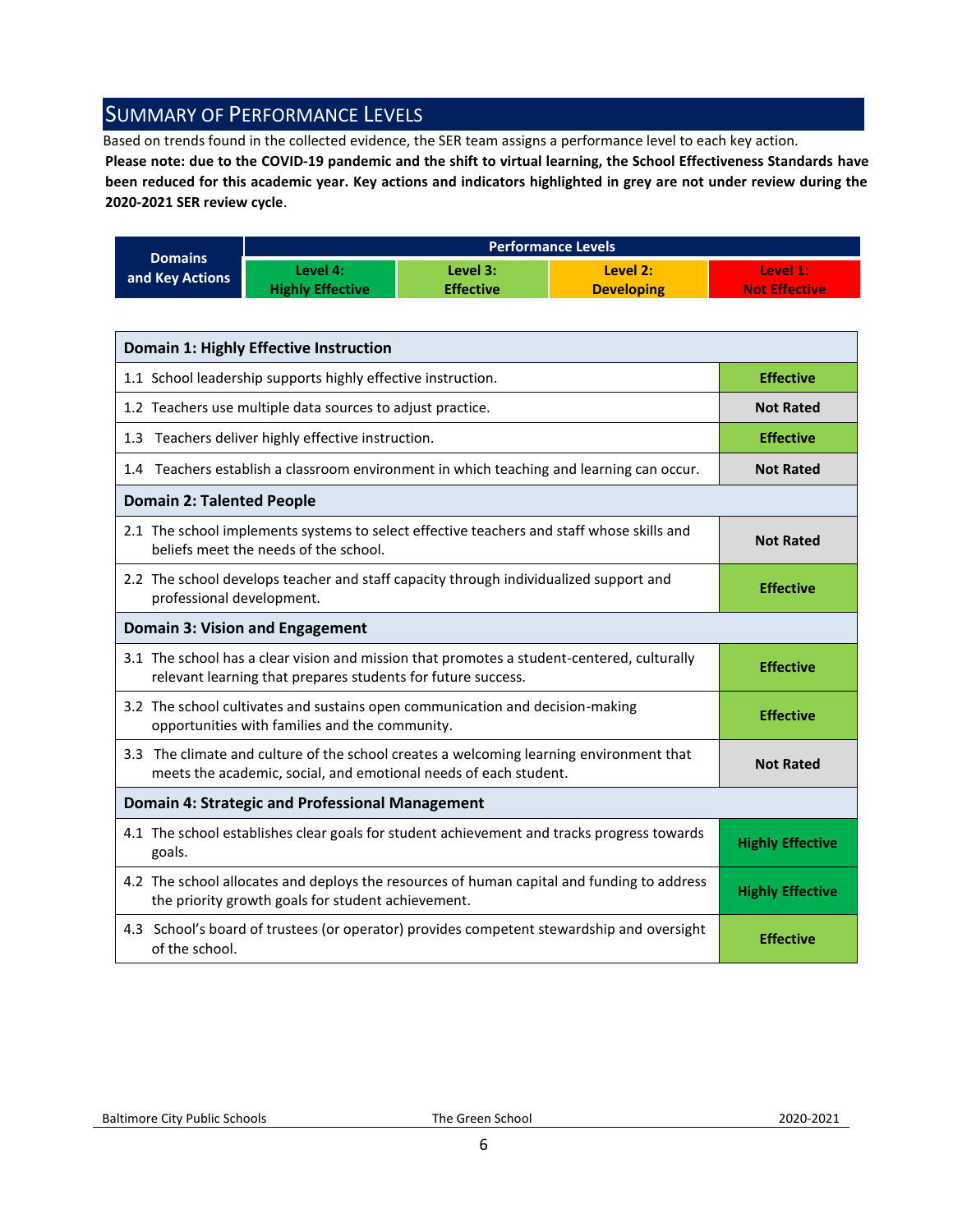<span id="page-6-0"></span>

| <b>FINDINGS ON DOMAINS OF EFFECTIVE SCHOOLS</b> |                                     |                              |                               |                                  |  |
|-------------------------------------------------|-------------------------------------|------------------------------|-------------------------------|----------------------------------|--|
| <b>Domains</b><br>and Key Actions               |                                     |                              | Performance Levels            |                                  |  |
|                                                 | Level 4:<br><b>Highly Effective</b> | Level 3:<br><b>Effective</b> | Level 2:<br><b>Developing</b> | Level 1:<br><b>Not Effective</b> |  |
|                                                 |                                     |                              |                               |                                  |  |

#### <span id="page-6-1"></span>**Domain 1: Highly Effective Instruction**

- School leadership ensures that teachers engage in the planning of the curricula through oversight of standards-based units, lessons and pacing. School leadership reported, and teachers confirmed, that teachers are expected to have daily lesson plans that address the standards and include an objective. Additionally, school leadership and teachers noted teacher's use an anti-bias framework; which a review of the teaching tolerance social justice standards anti-bias framework confirmed. Regarding oversight of units, lessons, and pacing, school leadership and teachers reported that the administrator has access to teacher's weekly plans in google drive and they are discussed in their weekly team meetings on Fridays. Finally, teachers stated that feedback on lesson plans and pacing are provided through informal observations.
- School leadership consistently provides feedback and guidance to teachers, aligned with the Instructional Framework. School leadership and teachers reported that teachers receive informal observations bi-weekly. Continuing, school leadership stated that there is some written feedback provided to teachers after observations; however, the majority of follow up is delivered verbally in team meetings, which teachers confirmed. A review of an informal observation email noted the following feedback, "as I have been visiting your classroom this week, I have seen the thoughtful work you are putting into teaching the students about the materials in their learning kits and how to use and care for them. I saw this in detail when you were teaching them how to use the timers to monitor their work time and their break time and as you were introducing some of the Fundations materials." Additionally, school leadership and teachers stated that the school uses a district approved alternative instructional framework. A review of informal and formal observation notes confirmed the feedback is in alignment to the Teach Actions, such as lesson and classroom structure, classroom culture and space, lesson differentiation, quality work.
- School leadership ensures the use of a complete student learning data-cycle. School leadership, teachers and the board reported that this is the first year the school is using the i-Ready assessment, which is given three times a year. Additionally, school leadership and teachers reported that in weekly team meetings teachers review academic data including i-Ready, Fontus and Pinnell, and Fundations as well as engagement data, which looks at attendance, participation in synchronous whole group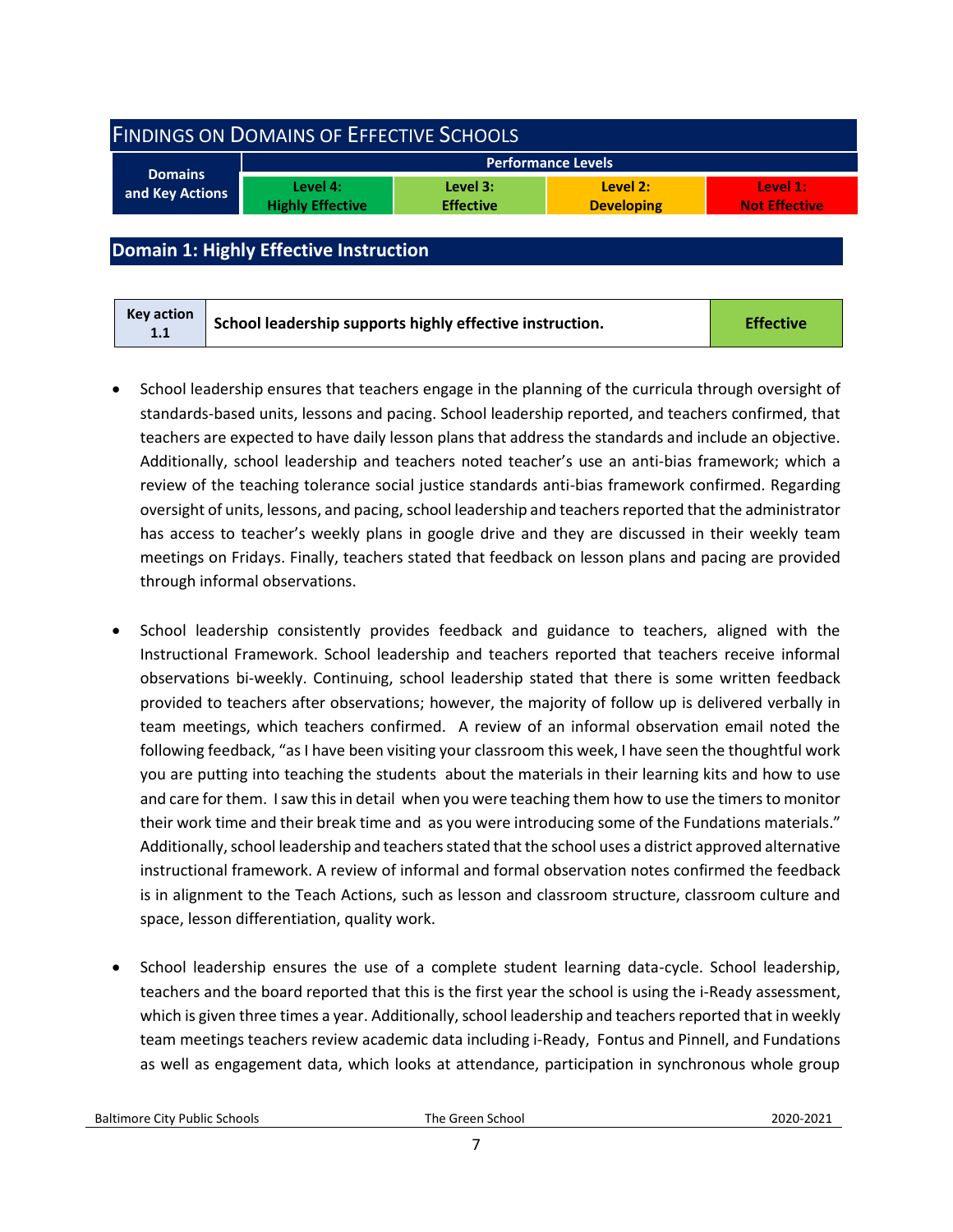work, participation in small group work, engaging with classwork in a meaningful way that supports learning, and responding to redirection and support. Teachers stated, and a review of Engagement trackers and grade level Engagement Concerns  $2<sup>nd</sup>$  Quarter document confirmed that in team meetings teachers are discussing students with engagement below 85% data and identifying primary concerns, strategies used and next steps. For example, some next steps included invitation to attend a student learning center (SLC), calls and texts messages to parents when a student is not participating, weekly emails about missing work, and opportunities for small group work during class. Finally, school leadership and teacher stated that i-Ready data is used to target small group instruction, interventions and opportunities for acceleration; which review of a letter informing parents of intervention through the Algebra Project and coach class confirmed.

| 1.2 | $\kappa$ Key action   Teachers use multiple data sources to adjust practice to meet<br>learners' unique needs. | Not rated |
|-----|----------------------------------------------------------------------------------------------------------------|-----------|
|-----|----------------------------------------------------------------------------------------------------------------|-----------|

- Teachers plan instruction in response to data
- Teachers appropriately recommend students for structured, school-wide interventions.
- Teachers appropriately recommend students for structured, school-wide opportunities for acceleration.

| <b>Key action</b> | <sup>1</sup> Teachers deliver highly effective instruction. <sup>3</sup> | <b>Effective</b> |
|-------------------|--------------------------------------------------------------------------|------------------|
|-------------------|--------------------------------------------------------------------------|------------------|

*Data for Key Action 1.3 was collected from classroom observations in order to provide trends in instruction across the school, as it relates to Teach Action 1-6 of the Instructional Framework. During each classroom visit, the observer collects evidence based on his/her observations and then determines whether the indicator was "evident", "partially evident" or "not evident" for each of the 22 indicators. Below is the summary of the 7 classroom observations that were conducted.* 

• Most teachers use and communicate standards-based lesson objectives and align learning activities to the stated lesson objectives.

| <b>Communication of objective</b>                                                                                                                                                                     | Evident | <b>Partially</b><br>Evident | <b>Not</b><br><b>Evident</b> |
|-------------------------------------------------------------------------------------------------------------------------------------------------------------------------------------------------------|---------|-----------------------------|------------------------------|
| <b>Evident:</b> Teachers communicate lesson objectives to students by explaining<br>and/or referencing it during lessons.<br>Partially Evident: Teachers communicate lesson objectives by posting it. | 86%     | 0%                          | 14%                          |
| Not Evident: Teachers do not communicate lesson objectives to students.                                                                                                                               |         |                             |                              |

<sup>&</sup>lt;sup>3</sup> Percentages shown in the table are subject to rounding and may appear to not sum to exactly 100%.

l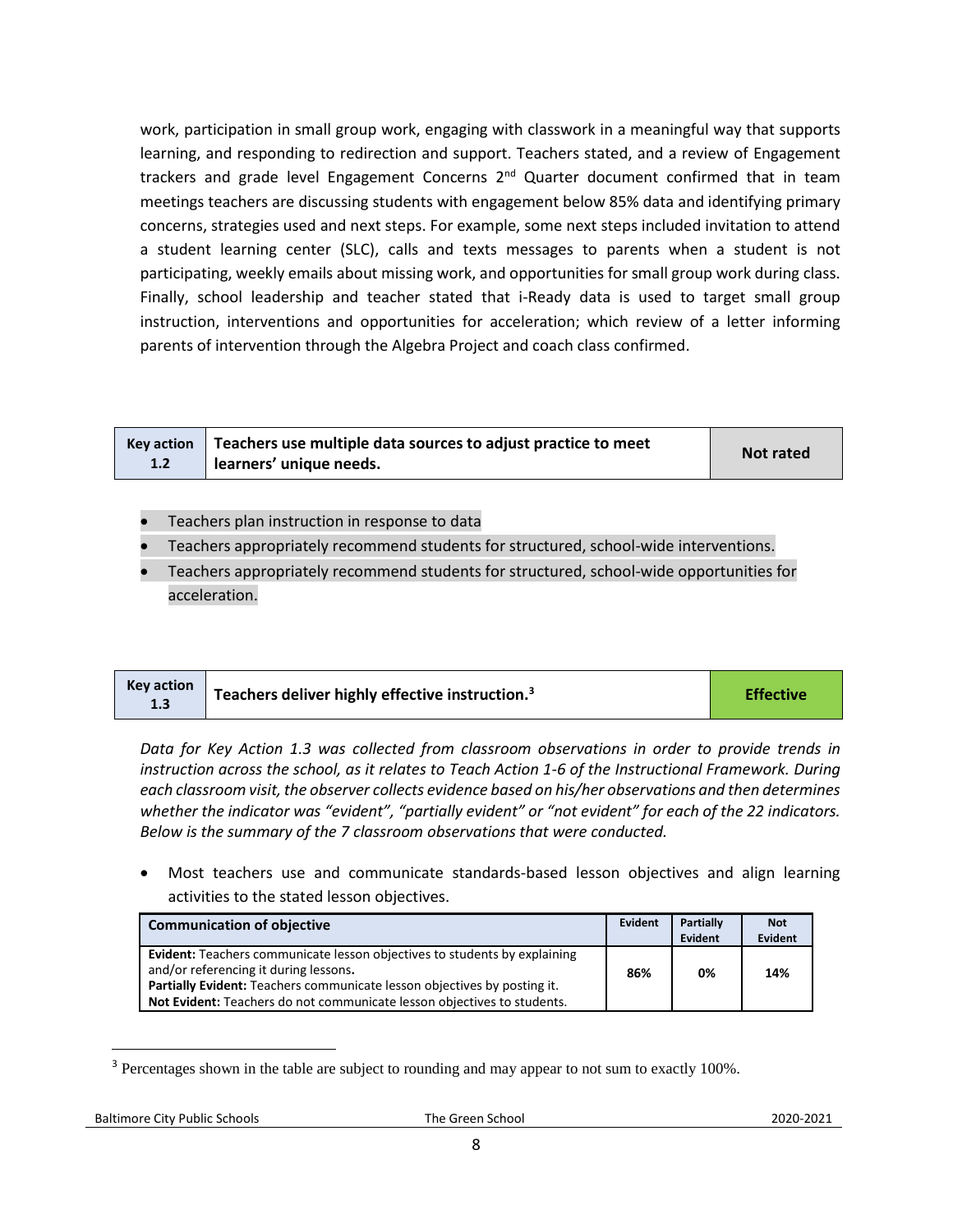| Learning activities and resources align with lesson objective                                                                                                                                                                                                                                                                                                                                                                                                       | Evident | <b>Partially</b><br><b>Evident</b> | <b>Not</b><br>Evident |
|---------------------------------------------------------------------------------------------------------------------------------------------------------------------------------------------------------------------------------------------------------------------------------------------------------------------------------------------------------------------------------------------------------------------------------------------------------------------|---------|------------------------------------|-----------------------|
| <b>Evident:</b> Lesson activities and resources have a clear and intentional purpose<br>and are aligned with lesson objectives.<br>Partially Evident: Lesson activities and resources are generally aligned with<br>lesson objectives and/or some tasks have a clear, intentional purpose.<br>Not Evident: Lesson activities and resources are not aligned with lesson<br>objectives OR Lesson activities and resources do not have a clear intentional<br>purpose. | 71%     | 29%                                | 0%                    |

• Most teachers present content in various ways and emphasize key points to make content clear.

| Accurate, grade-level content                                                                                                                                                                                                                                                                                                                                                                               | Evident        | Partially<br>Evident        | <b>Not</b><br>Evident |
|-------------------------------------------------------------------------------------------------------------------------------------------------------------------------------------------------------------------------------------------------------------------------------------------------------------------------------------------------------------------------------------------------------------|----------------|-----------------------------|-----------------------|
| <b>Evident:</b> Teachers present students with accurate grade level content aligned<br>to appropriate content standards.<br><b>Partially Evident:</b> Teachers present students with mostly accurate grade level<br>content aligned to appropriate content standards.<br>Not Evident: Teachers present students with inaccurate grade level content<br>and/or not aligned to appropriate content standards. | 100%           | 0%                          | 0%                    |
| Alternate presentation of content                                                                                                                                                                                                                                                                                                                                                                           | <b>Evident</b> | <b>Partially</b><br>Evident | <b>Not</b><br>Evident |
| <b>Evident:</b> Teachers present content in various ways (two or more) to make<br>content clear.<br><b>Partially Evident:</b> Teachers attempt to present content in various ways (two or<br>more), but attempts do not make content clear.<br>Not Evident: Teachers do not present content in various ways.                                                                                                | 71%            | 29%                         | 0%                    |
| <b>Emphasis of key points</b>                                                                                                                                                                                                                                                                                                                                                                               | Evident        | Partially<br>Evident        | <b>Not</b><br>Evident |
| <b>Evident:</b> Teachers emphasize important points to focus learning of content.<br>Partially Evident: Teachers attempt to emphasize important points to focus<br>learning of content, but attempts do not make content clear.<br>Not Evident: Teachers do not emphasize important points to focus learning of<br>content.                                                                                 | 57%            | 43%                         | 0%                    |

#### • Some teachers use multiple strategies and tasks to engage all students in rigorous work.

| Scaffolded and/or differentiated tasks                                                                                                                                                                                                                                                                                                                                           | <b>Evident</b> | Partially<br>Evident | <b>Not</b><br>Evident |
|----------------------------------------------------------------------------------------------------------------------------------------------------------------------------------------------------------------------------------------------------------------------------------------------------------------------------------------------------------------------------------|----------------|----------------------|-----------------------|
| <b>Evident:</b> Teachers scaffold and/or differentiate tasks by providing access to<br>rigorous grade-level instruction for all students.<br>Partially Evident: Teachers attempt to scaffold and/or differentiated tasks, but<br>not all students are supported in accessing rigorous grade-level instruction.<br>Not Evident: Teachers do not scaffold or differentiated tasks. | 57%            | 29%                  | 14%                   |
| Opportunities to engage with complex texts and tasks                                                                                                                                                                                                                                                                                                                             | <b>Evident</b> | Partially<br>Evident | <b>Not</b><br>Evident |
| Evident: Students have opportunities and time to grapple with complex texts<br>and/or rigorous tasks.<br><b>Partially Evident:</b> Students have opportunities to engage with complex texts<br>and rigorous tasks superficially.<br>Not Evident: Students have rare or no opportunities to engage with complex<br>texts and rigorous tasks.                                      | 57%            | 29%                  | 14%                   |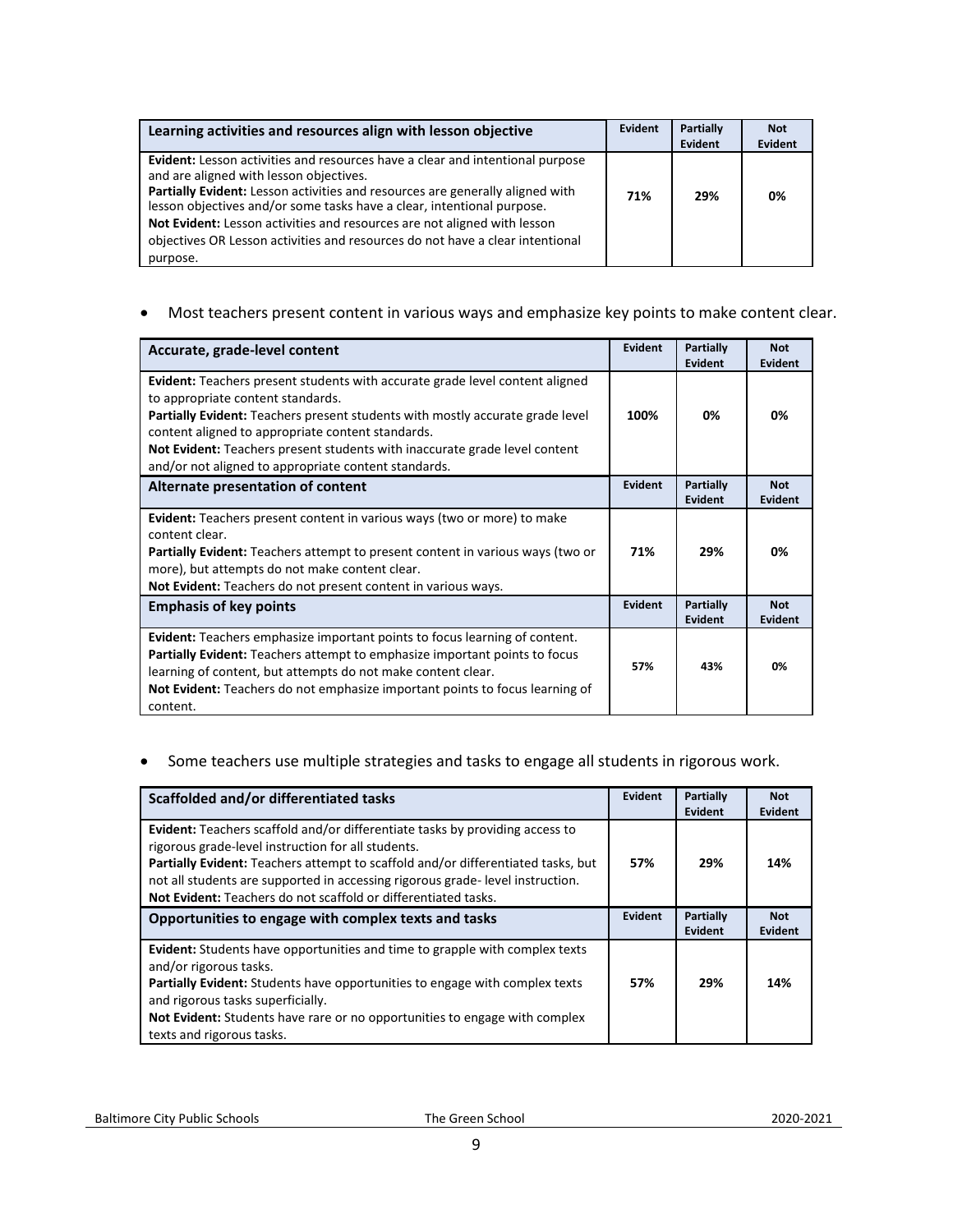• Some teachers use evidence-dependent questioning.

| <b>Questions requiring justification</b>                                                                                                                                                                                                                                                                                                                                                            | Evident | Partially<br>Evident | <b>Not</b><br><b>Evident</b> |
|-----------------------------------------------------------------------------------------------------------------------------------------------------------------------------------------------------------------------------------------------------------------------------------------------------------------------------------------------------------------------------------------------------|---------|----------------------|------------------------------|
| <b>Evident:</b> Teachers asks questions that require students to cite evidence and<br>clearly explain their thought processes.<br>Partially Evident: Teachers ask questions that require students to explain<br>their thought processes or cite evidence but not both.<br>Not Evident: Teachers does not ask questions that require students to cite<br>evidence or explain their though processes. | 29%     | 57%                  | 14%                          |
| Clear and/or scaffolded questions                                                                                                                                                                                                                                                                                                                                                                   | Evident | Partially<br>Evident | <b>Not</b><br>Evident        |
| <b>Evident:</b> Teachers asks questions that are clear and scaffolded.<br>Partially Evident: Teachers asks questions that are somewhat unclear to<br>students or lack scaffolding.<br>Not Evident: Teachers do not ask scaffolded questions.                                                                                                                                                        | 57%     | 43%                  | 0%                           |

• Some teachers check for student understanding and provide specific academic feedback.

| Informative checks for understanding                                                                                                                                                                                                                                                                                                                                                                                                       | Evident | Partially<br>Evident | <b>Not</b><br><b>Evident</b> |
|--------------------------------------------------------------------------------------------------------------------------------------------------------------------------------------------------------------------------------------------------------------------------------------------------------------------------------------------------------------------------------------------------------------------------------------------|---------|----------------------|------------------------------|
| <b>Evident:</b> Teachers conduct one or more checks for understanding that yield<br>useful information at key points throughout the lesson.<br><b>Partially Evident:</b> Teachers attempt to conduct checks for understanding, but<br>checks may only yield some useful information.<br>Not Evident: Teachers do not check for understanding during the lesson. OR<br>Teachers' checks for understanding are inappropriate or ineffective. | 57%     | 29%                  | 14%                          |
| Specific, academic feedback                                                                                                                                                                                                                                                                                                                                                                                                                | Evident | Partially<br>Evident | <b>Not</b><br>Evident        |
| Evident - Teachers give specific academic feedback to communicate current<br>progress and next steps to move forward.<br>Partially Evident - Teachers give general academic feedback, but feedback<br>may not clarify next steps to move forward.<br>Not Evident - Teachers do not give academic feedback. OR When needed,<br>teachers do not address student misunderstandings.                                                           | 43%     | 57%                  | 0%                           |

• Most teachers facilitate academic talk.

| Opportunities for student-to-student interaction                                                                                                                                                                                                                                             | Evident | <b>Partially</b><br>Evident | <b>Not</b><br>Evident |
|----------------------------------------------------------------------------------------------------------------------------------------------------------------------------------------------------------------------------------------------------------------------------------------------|---------|-----------------------------|-----------------------|
| Evident: Teachers provide multiple or extended opportunities for student-to-<br>student interactions.<br>Partially Evident: Teachers provide one opportunity for student-to-student<br>interactions.<br>Not Evident: Teachers provide no opportunity for student-to-student<br>interactions. | 0%      | 29%                         | 71%                   |
| <b>Evidence-based discussions</b>                                                                                                                                                                                                                                                            | Evident | <b>Partially</b><br>Evident | <b>Not</b><br>Evident |
| <b>Evident:</b> In most student-to-student interactions, students engage in<br>discussions with their peers to make meaning of content or deepen their<br>understanding.                                                                                                                     | 0%      | 0%                          | 100%                  |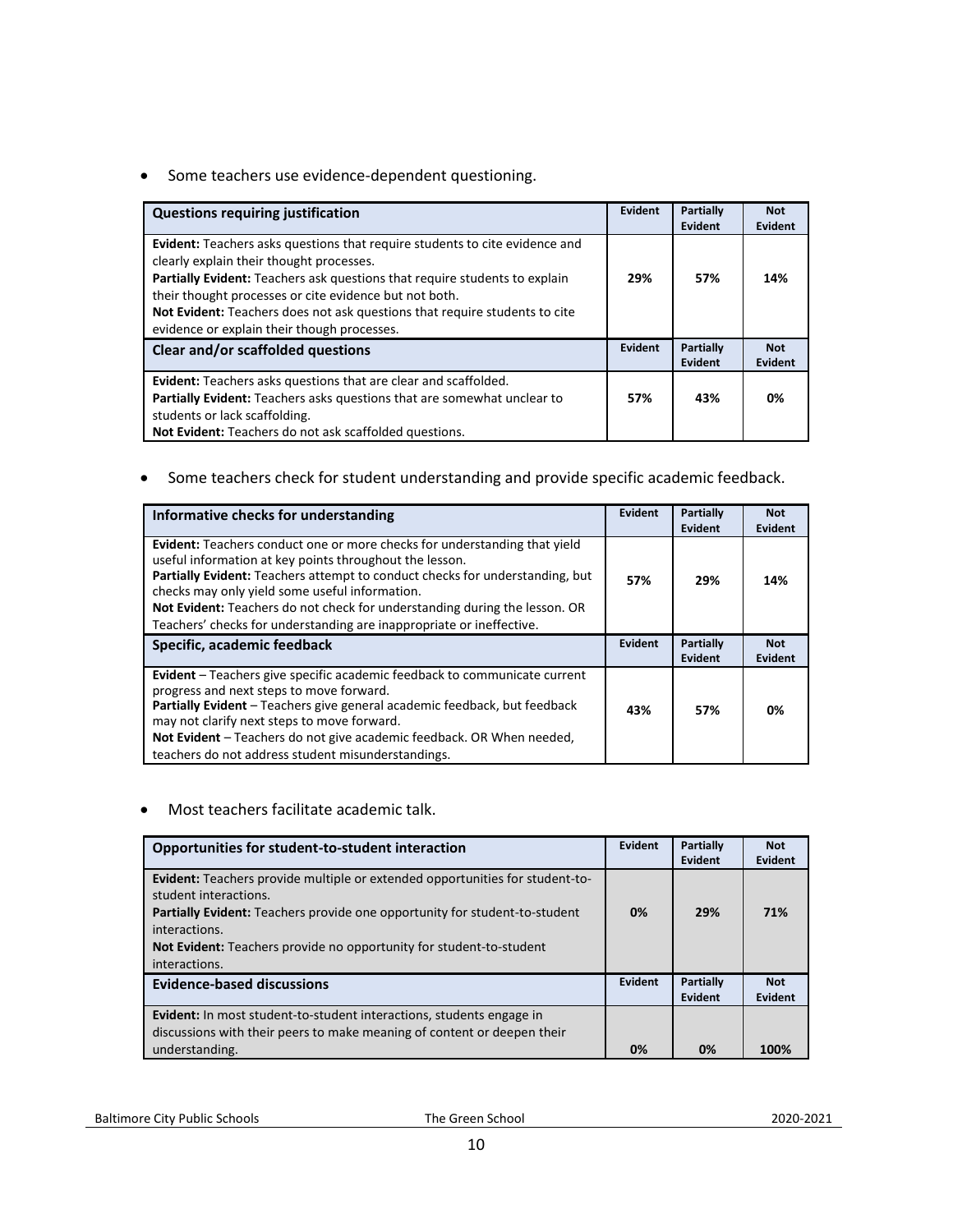| <b>Partially Evident:</b> In few student-to-student interactions, students engage in<br>discussions with their peers to make meaning of content or deepen their<br>understanding.<br><b>Not Evident:</b> Students do not engage in discussions with their peers to make<br>meaning of content or deepen their understanding.                                                                                                           |         |                             |                       |
|----------------------------------------------------------------------------------------------------------------------------------------------------------------------------------------------------------------------------------------------------------------------------------------------------------------------------------------------------------------------------------------------------------------------------------------|---------|-----------------------------|-----------------------|
| <b>Student academic talk</b>                                                                                                                                                                                                                                                                                                                                                                                                           | Evident | <b>Partially</b><br>Evident | <b>Not</b><br>Evident |
| <b>Evident:</b> Students use academic talk and, when necessary, teachers<br>consistently and appropriately support students in speaking academically.<br>Partially Evident: Students sometimes use academic talk, and teachers<br>inconsistently or inappropriately supports students in speaking academically.<br>Not Evident: Students do not use academic talk, and teachers does not<br>support students in speaking academically. | 71%     | 29%                         | 0%                    |

\*Due to the COVID 19 pandemic, the shift to virtual learning, and the limitation of the recorded synchronous recorded lessons, two of the three indicators above (opportunities for student-tostudent interaction and evidence-based discussions) were not included in the calculation to determine the overall rating for this Key Action. The percentages for these indicators are provided for informational purposes only. The percentage for student academic talk was still included in the overall rating.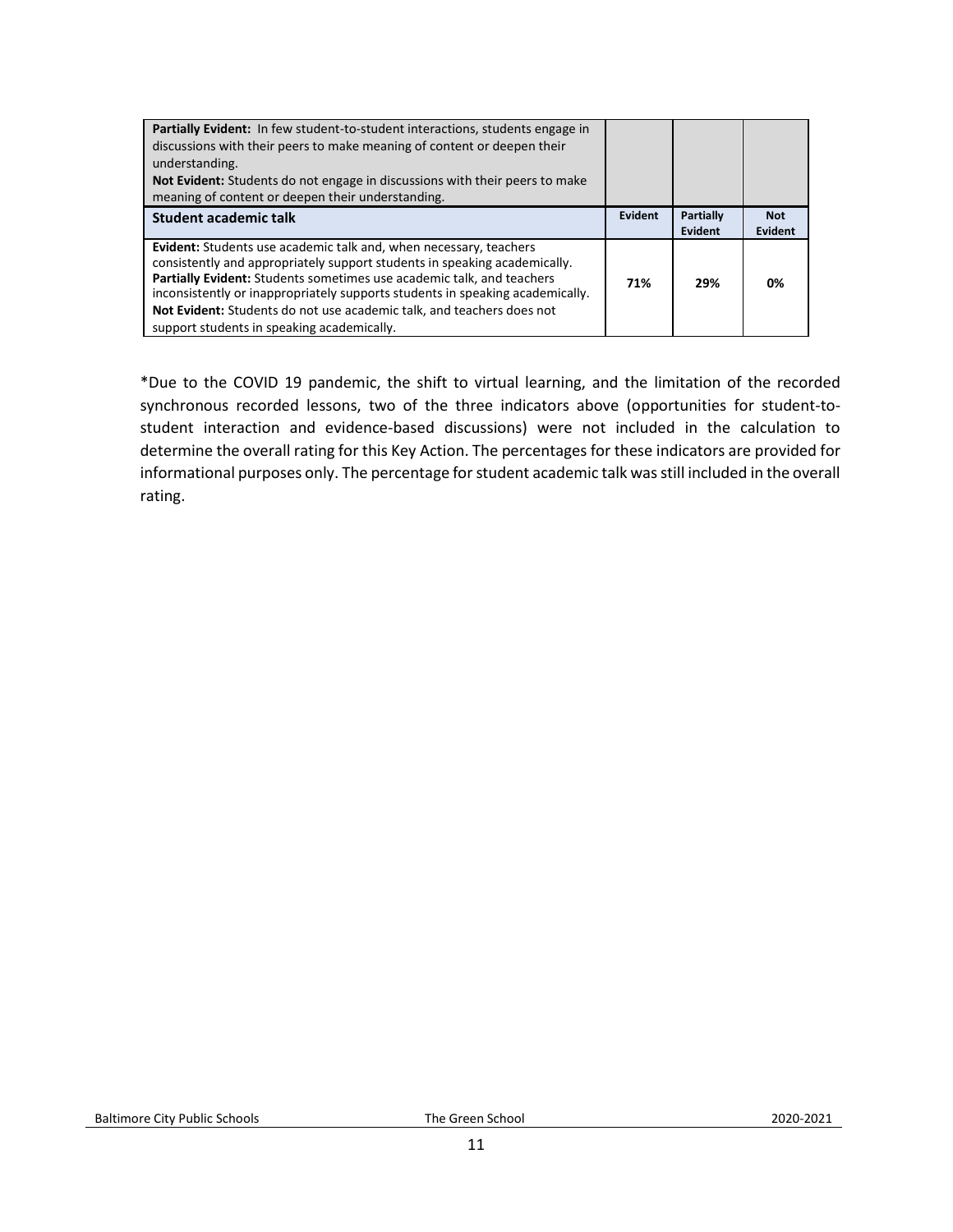| <b>Key action</b> |
|-------------------|
| 1.4               |

## **Teachers establish a classroom environment in which teaching and learning can occur. Not rated**

#### • Teachers implement routines to maximize instructional time.

| <b>Maximized instructional time</b>                                                                                                                                                                                                                                                                                                                                                                            | Evident | <b>Partially</b><br><b>Evident</b> | <b>Not</b><br><b>Evident</b> |
|----------------------------------------------------------------------------------------------------------------------------------------------------------------------------------------------------------------------------------------------------------------------------------------------------------------------------------------------------------------------------------------------------------------|---------|------------------------------------|------------------------------|
| Evident: Students re only idle for very brief (less than 2 minutes) periods of<br>time while waiting for teachers.<br><b>Partially Evident:</b> Students may be idle for short periods of time (2-4)<br>minutes) while waiting for teachers.<br>Not Evident: Students may be idle for significant periods of time (4 minutes)<br>or more) while waiting for teachers.                                          | %       | %                                  | %                            |
| Smooth routines and procedures                                                                                                                                                                                                                                                                                                                                                                                 | Evident | Partially<br><b>Evident</b>        | <b>Not</b><br>Evident        |
| Evident: Routines and procedures run smoothly with minimal or no<br>prompting from the teachers.<br>Partially Evident: Routines and procedures run smoothly with some<br>prompting from the teachers.<br>Not Evident: Routines and procedures are in place but require significant<br>teachers prompting and direction. OR There are no evident routines or<br>procedures, so the teachers direct all of them. | %       | %                                  | %                            |

#### • Teachers build a positive, learning-focused classroom culture.

| <b>Teacher-to-student interactions</b>                                                                                                                                                                                                                                                                                                                                                                  | <b>Evident</b> | Partially<br><b>Evident</b> | <b>Not</b><br><b>Evident</b> |
|---------------------------------------------------------------------------------------------------------------------------------------------------------------------------------------------------------------------------------------------------------------------------------------------------------------------------------------------------------------------------------------------------------|----------------|-----------------------------|------------------------------|
| Evident: Teacher interactions with students are positive and respectful.<br>Partially Evident: Some interactions among teachers and students<br>demonstrate a positive rapport and respect while other interactions<br>demonstrate a lack of rapport/respect.<br>Not Evident: Little to no interactions among teachers with students<br>demonstrate a positive rapport/mutual respect.                  | %              | ℅                           | ℅                            |
| <b>Student-to-teacher interactions</b>                                                                                                                                                                                                                                                                                                                                                                  | <b>Evident</b> | Partially<br><b>Evident</b> | <b>Not</b><br><b>Evident</b> |
| <b>Evident:</b> Student interactions with teachers are positive and respectful.<br><b>Partially Evident:</b> Some interactions among students and teachers<br>demonstrate a positive rapport/mutual respect while other interactions<br>demonstrate a lack of rapport/respect.<br>Not Evident: Little to no interactions among students with teachers<br>demonstrate a positive rapport/mutual respect. | %              | %                           | %                            |
| <b>Student-to-student interactions</b>                                                                                                                                                                                                                                                                                                                                                                  | <b>Evident</b> | <b>Partially</b><br>Evident | <b>Not</b><br><b>Evident</b> |
| Evident: Student-to-student interactions are positive and respectful.<br><b>Partially Evident:</b> Some interactions among students demonstrate a positive<br>rapport/mutual respect while other interactions demonstrate a lack of<br>rapport/respect.<br>Not Evident: Little to no interactions among students demonstrate a<br>positive rapport/mutual respect.                                      | %              | %                           | %                            |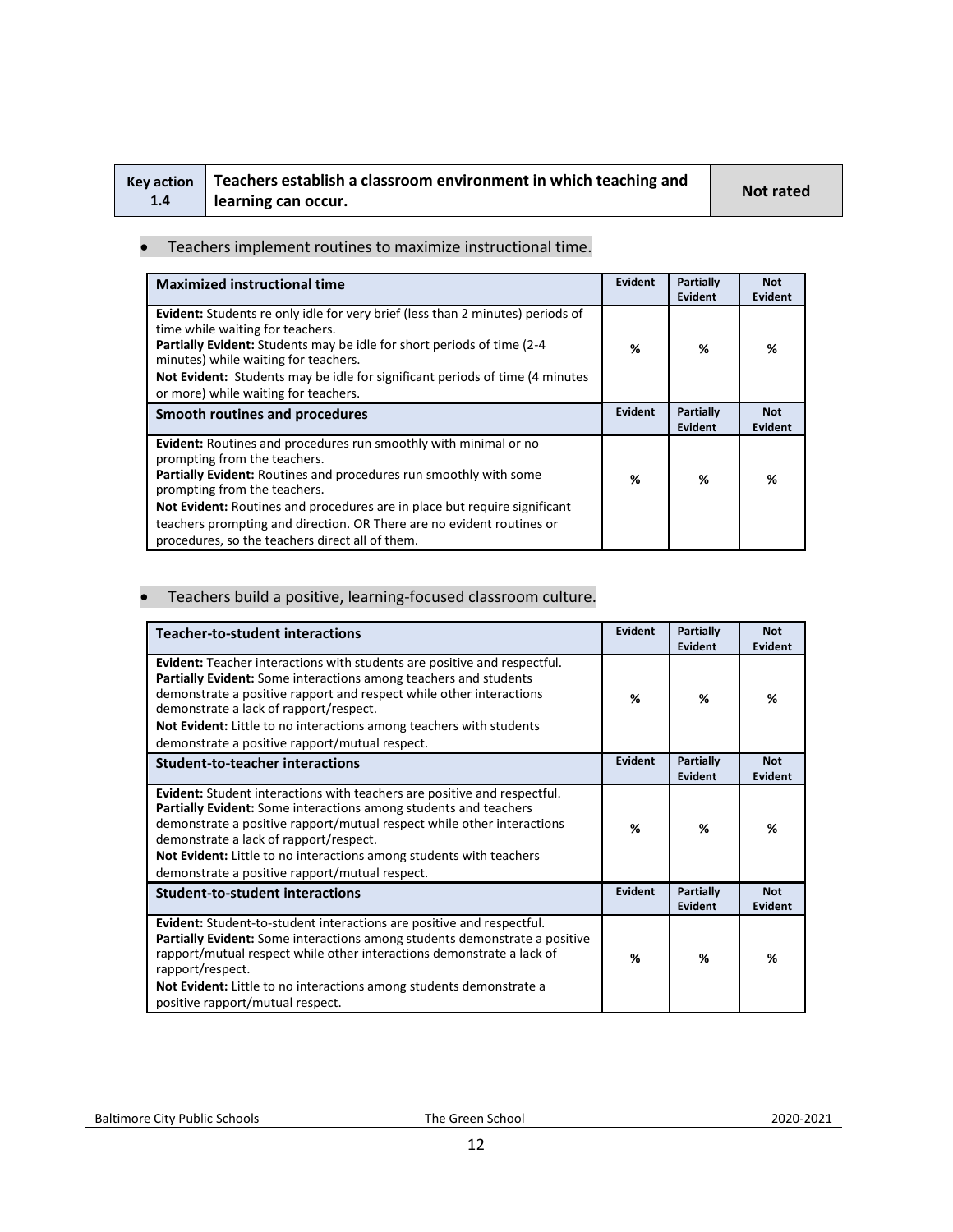|  | Teachers reinforce positive behavior and redirect off-task or challenging behavior, when needed. |  |
|--|--------------------------------------------------------------------------------------------------|--|
|--|--------------------------------------------------------------------------------------------------|--|

| Evident | <b>Partially</b><br>Evident        | <b>Not</b><br>Evident |
|---------|------------------------------------|-----------------------|
|         |                                    |                       |
| %       | %                                  | %                     |
| Evident | Partially<br>Evident               | <b>Not</b><br>Evident |
| %       | ℅                                  | %                     |
| Evident | <b>Partially</b><br><b>Evident</b> | <b>Not</b><br>Evident |
| %       | %                                  | %                     |
|         |                                    |                       |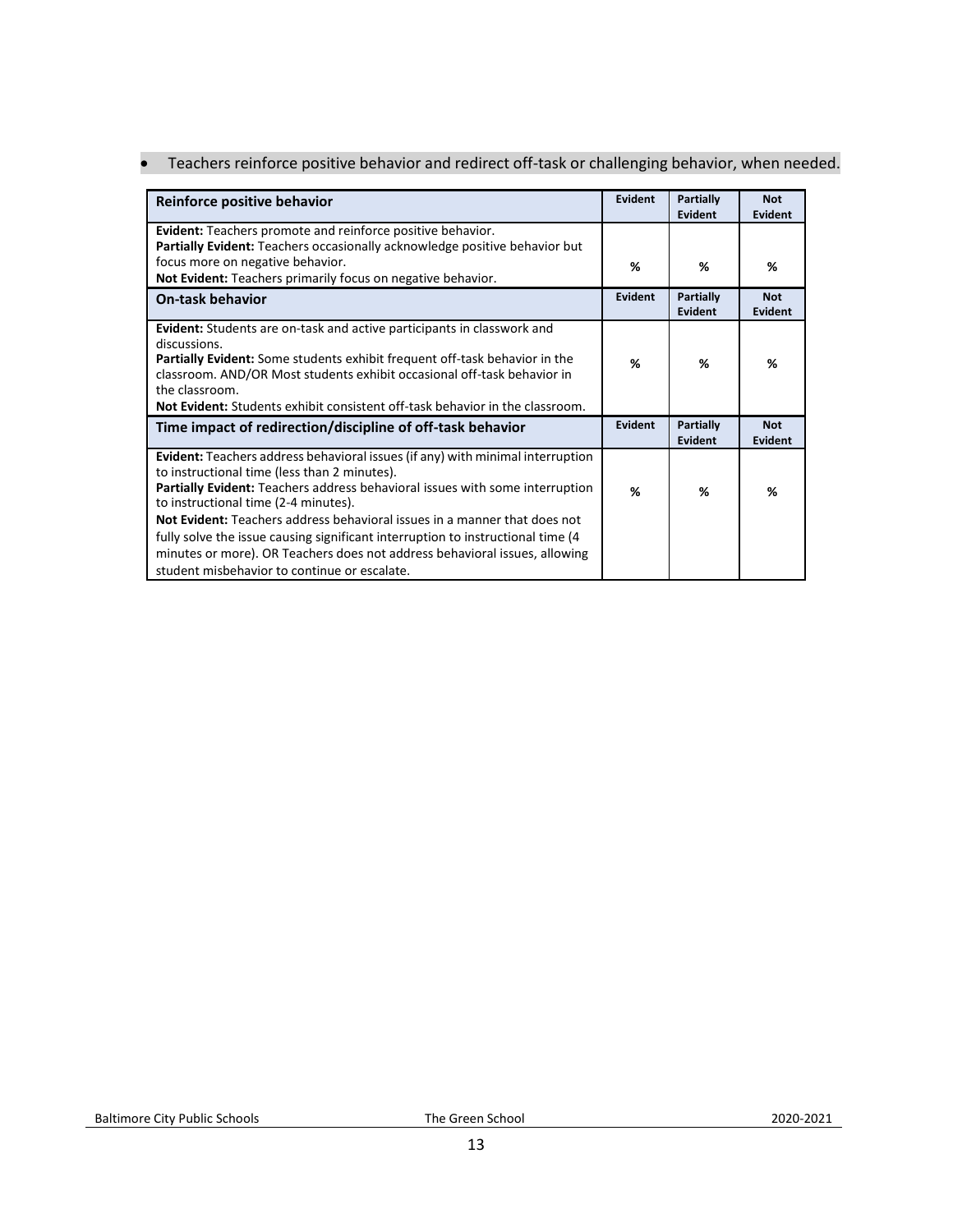## <span id="page-13-0"></span>**Domain 2: Talented People**

|     | Key action $\parallel$ The school implements systems to select effective teachers and |                  |
|-----|---------------------------------------------------------------------------------------|------------------|
| 2.1 | staff whose skills and beliefs meet the needs of the school.                          | <b>Not rated</b> |

- School leadership has implemented organizational structures for selection and/or placement across staffing positions that addresses student well-being and academic performance.
- School leadership recruits' candidates using multiple stakeholders and measures to assess each candidate's qualifications in alignment with school needs.

|     | Key action $\parallel$ The school develops teacher and staff capacity through |                  |
|-----|-------------------------------------------------------------------------------|------------------|
| 2.2 | individualized support and professional development.                          | <b>Effective</b> |

- School leadership ensures the implementation of a mentoring program, when applicable, to support the development of all new teachers and staff and monitors the program's effectiveness. School leadership and teachers reported that the school has a high retention of staff and therefore currently has no new teachers or early career teachers (less than three years teaching experience). However, school leadership and teachers reported that all teachers have been assigned a partner teacher as an added layer of support this year, which a review of a staff roster confirmed. Additionally, school leadership stated, and teachers confirmed, that the principal is assigned as the support teacher for a teacher who is newer to the school, providing supports such as co-planning and informal feedback. Finally, school leadership stated that teachers new to the school receive training at the Chesapeake Bay Foundation which aligns to the school's mission of environmental awareness.
- School leadership uses multiple methods to provide timely support and interventions to struggling teachers and staff as indicated by data and/or informal or formal observations. School leadership and teachers stated that because the school is small, they have a very open and collaborative environment of support. Further, school leadership stated that they ask teachers to reflect on their own areas of growth and supports needed throughout the year as part of their teacher evaluation process. Teachers confirmed that as part of their yearly goal setting conference with school leadership, they reflect on their strengths, set goals, and are comfortable asking for additional support. Further, teachers stated that their goals are monitored through mid-year conferences, observations, and weekly meetings, which school leadership confirmed. A review of the Goal Setting Note for each teacher confirmed that they discuss: Areas of Confidence, Areas for Growth Focus, Goals for the Year, Steps for addressing the goal, Resources, support, and PD needed. Finally, teachers stated that they receive professional development and trainings in areas they want to strengthen. For example, i-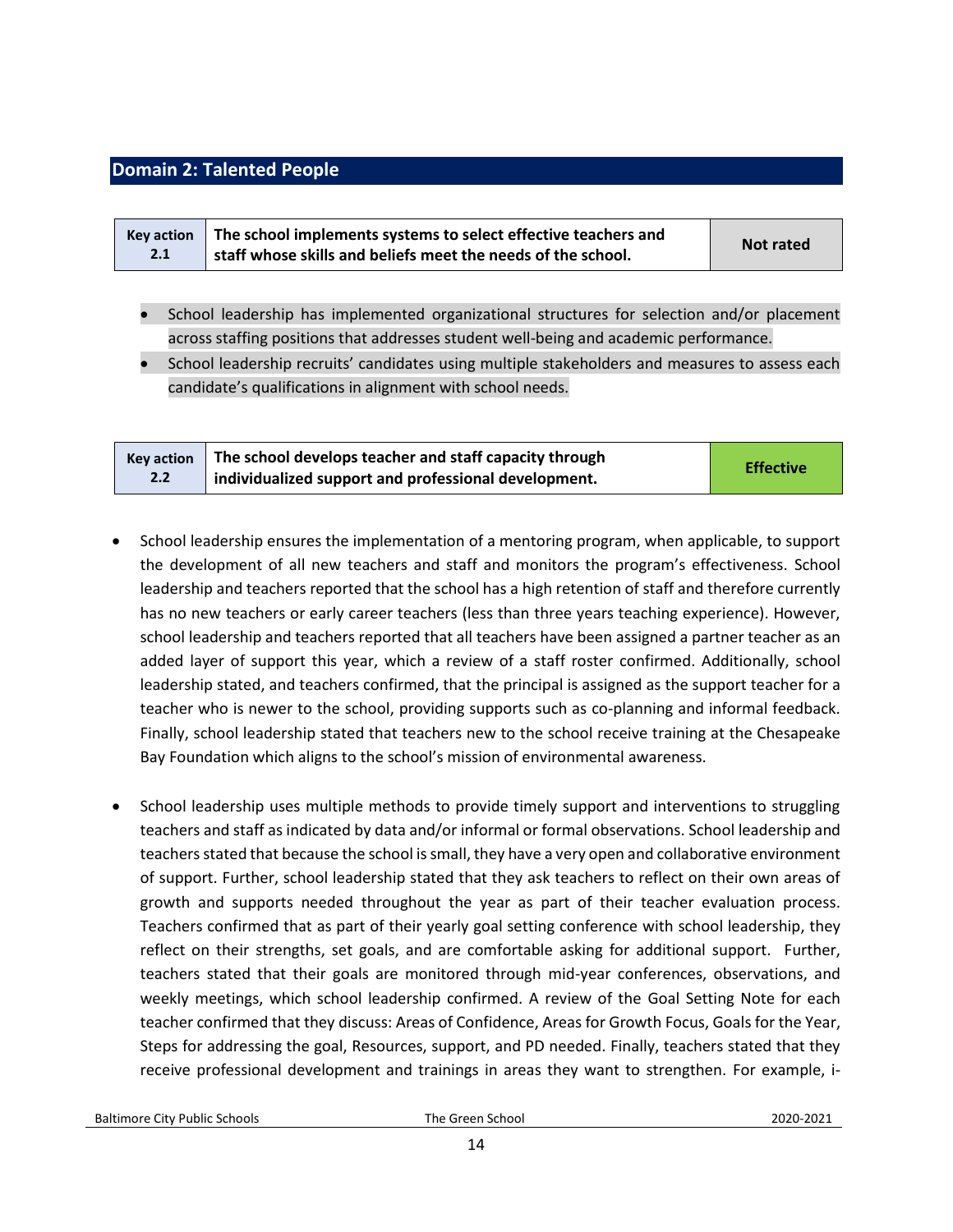Ready and Seesaw training were both noted as Resources, Support, Professional Development needed in a Goal Setting document for one teacher, as well as consultation time with teaching partner and administration.

• School leadership engages all staff in differentiated professional development based on identified needs. School leadership and teachers reported that professional development is identified based on needs and/or interest. As stated above, professional development opportunities are identified and as part of the yearly goal setting conference for teachers and are thus differentiated. For example, in one teacher's goal setting notes a goal was identified as "Implementation of small group instruction using LLI virtually" and the professional development needed was LLI Remote Learning training videos and Read Naturally Live Online training. Further, school leadership and teachers reported that most school-wide professional development has been on i-Ready, since it is new for everyone this year, which a review of reminder emails with links to i-Ready training sessions confirmed. Additionally, school leadership and teachers reported other professional development topics included a focus on virtual learning and mission-connected learning. A review of a professional development agenda, A Right to Nature in the City: The Importance of Urban Environmental Education, a CPD form for teachers for Continuity of Learning w/ emphasis on Remote Learning confirms this mission-aligned session.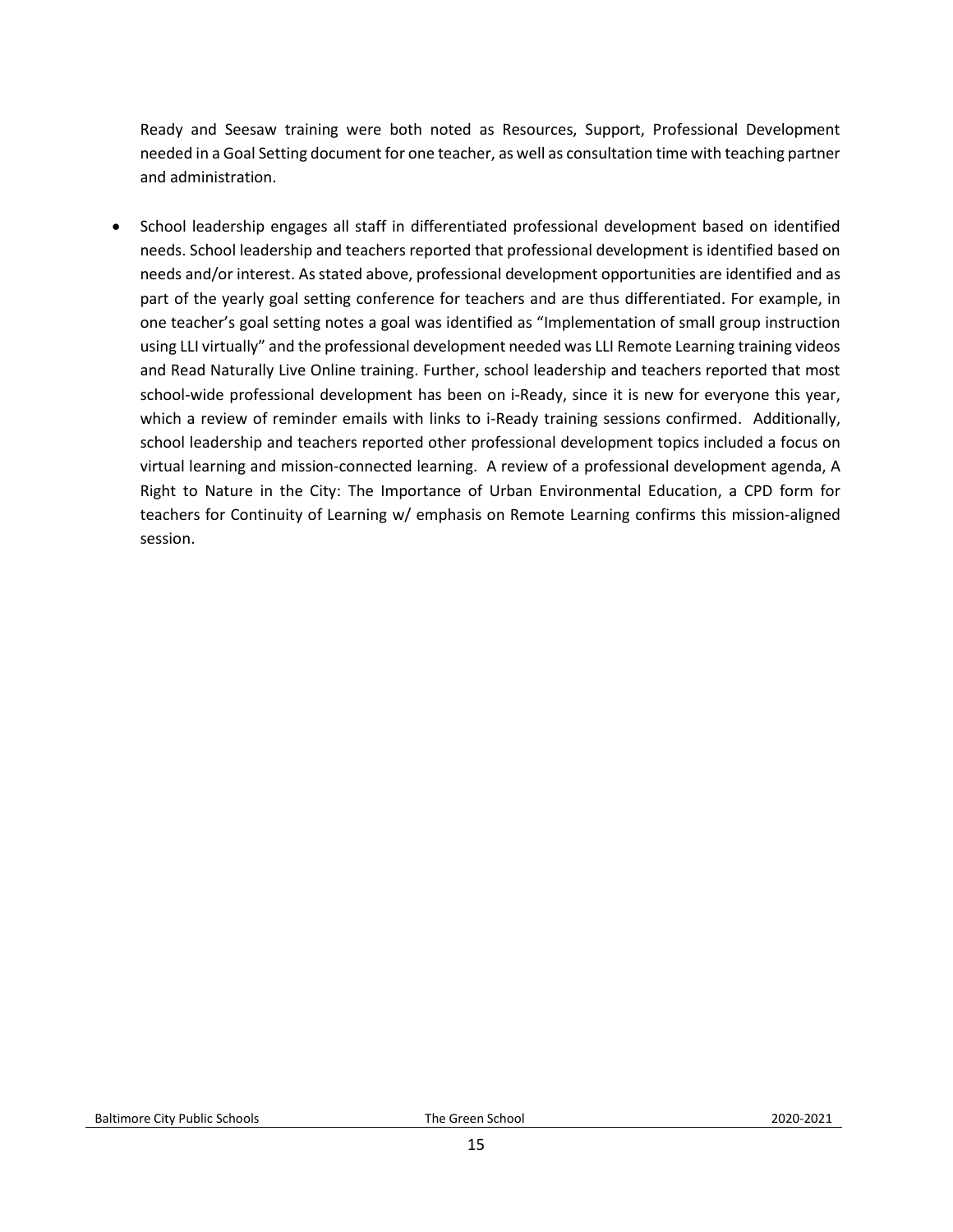## <span id="page-15-0"></span>**Domain 3: Vision and Engagement**

**Key action 3.1**

**The school has a clear vision and mission that promotes studentcentered, culturally relevant learning that prepares students for future success.** 

**Effective**

- The school community shares a clear understanding of the school's mission and vision, including a clear understanding of initiatives and values, that support high student achievement. The school's website noted the following about GSB: The Green School of Baltimore is dedicated to creating an educational community that promotes active and engaged learning in our natural environment. With the world as our classroom, we encourage students to take risks, ask questions, explore, collaborate, and find solutions to relevant, real-world problems so they may cultivate their innate curiosity; become stewards of the environment; and begin their journey toward lifelong learning. All stakeholders (school leadership, teachers, families, students, and the governing board) confirmed key aspects of the vision and mission. Further, stakeholders reported that the vision and mission are exemplified through school programs such as the Arlington Echo field trip and the school's partnership with Backyard Basecamp (hands-on nature-based activities), composting, and E3 Fridays where students get to participate in different activities such as birdwatching, nature walks, gardening etc. Continuing, stakeholders reported that the vision and mission are communicated through various presentations to families, and on the school's website.
- School leadership ensures that the school's programs are culturally relevant and incorporate skills for 21st century success. In terms of culturally relevant programming, school leadership and teachers reported that the school is using an anti-bias framework in their lesson planning process. A review of the Social Justice Standards anti-bias framework revealed standards and domains for identity, diversity, justice and action. Additionally, school leadership, teachers, families, and students reported a unit study for black history month, Hispanic heritage month, and women history month; which a review of unit plans confirmed. Furthermore, school leadership, teachers, and students reported that students participated in a diverse book project and Blacktastic: A Children's Festival of Black History and Culture program. Regarding skills for 21<sup>st</sup> century success, school leadership and teachers reported that the school's model of investigation and inquiry-based curriculum supports skills such as critical thinking and problem-solving. Additionally, school leadership and teachers reported that students collaborate on projects and communicate with others, which students confirmed. All stakeholders reported that the school makes real-world connections through virtual field trips and guest speakers.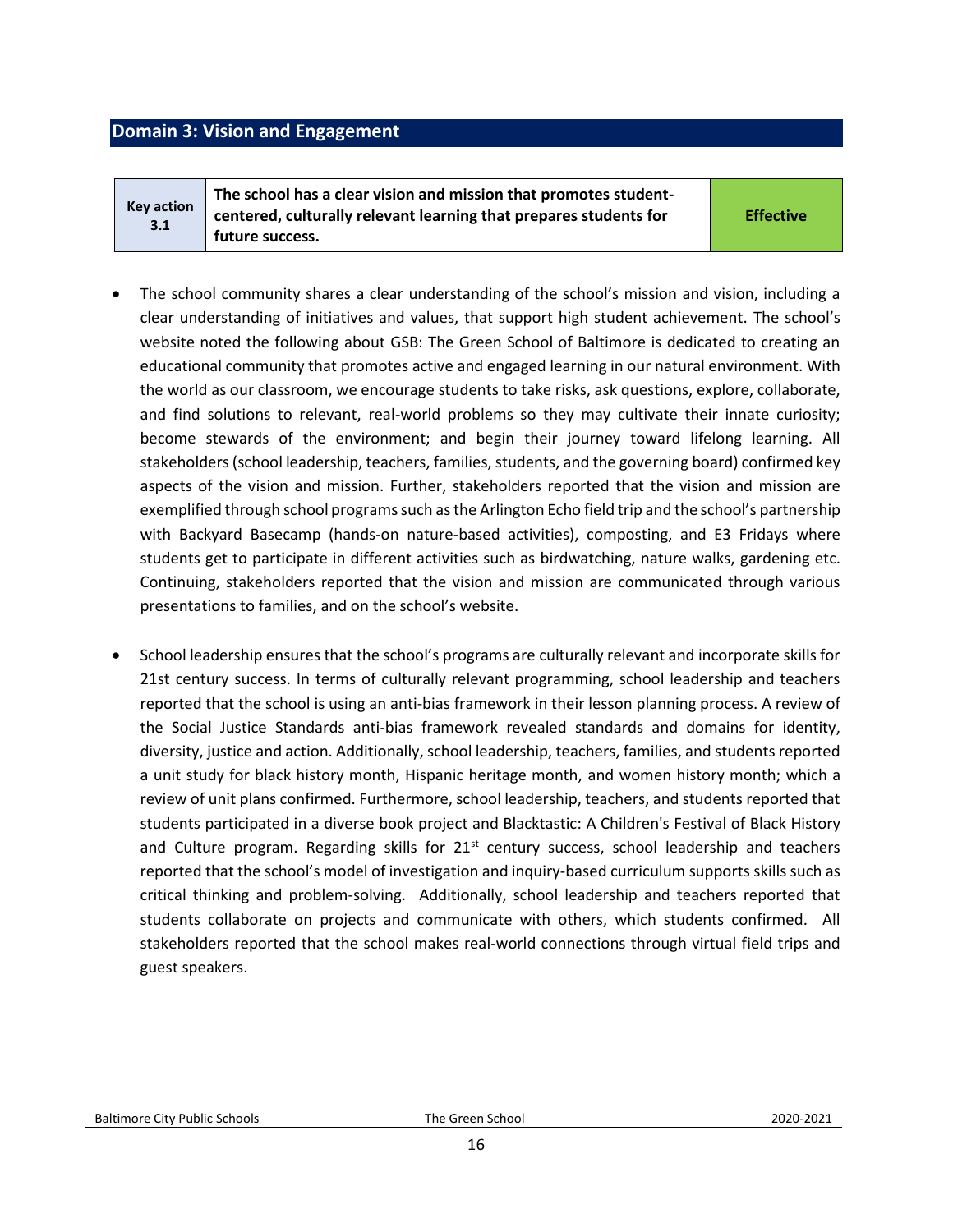#### **Key action 3.2 The school cultivates and sustains open communication and decision-making opportunities with families and the community. Effective**

- The school implements systems to build strong relationships with families and garners feedback in order to make schoolwide decisions. School leadership, teachers, families, and students reported that the small nature of the school and longevity of the staff helps to build strong relationships with families. Additionally, school leadership, teachers, families and students stated that the school welcomes families to be part of the school through joining the Parent Teacher Organization (PTO) and volunteering to lead clubs and other events. A review of an email regarding PTO Sponsored After School Clubs confirmed that parents are leading the following clubs: lego, art, and dance/movement. Additionally, school leadership and families stated that families lead the planning for the annual Green Gala which became the Really Bizarre Green School Bazaar this year; which an email to the GSB community from the PTO confirmed. In addition, school leadership, teachers, and families reported that families provided input on how the school year would look (virtual, hybrid, or in-person) and the budget. A review of a GSB parent gathering powerpoint presentation confirmed a series of summer meetings that were designed to facilitate communication and collaboration between the school and families as they planned for the year ahead. Additionally, board members reported that a parent serves on the governing board. To engage all families and students, school leadership, teachers, and families reported that the school provides all materials and supplies for students each month so students have everything they need to learn.
- The school builds strong relationships with community stakeholders and leverages resources to meet the needs of students and the school. School leadership, teachers, families, and the board reported that the school has strong partnerships with various institutions in the community including: Arts in Parks (Community Art Project), Backyard Basecamp (in-person learning in the park), Baltimore Algebra Project (math coach classes), Chesapeake Bay Foundation (mission-centered experiences), Enoch Pratt Library (virtual visit), Towson University (Art Student teachers), Young Audiences (Blacktastic, Hansel and Gretel, Steel Drums residency), Frank's Pizza (fundraising), and Zeke's Coffee (fundraising); which a review of emails to partners confirmed. Additionally, students confirmed the partnerships with the Chesapeake Bay Foundation and Frank's Pizza. Board members stated that they are actively trying to recruit another board member from the Bel Air Edison Community Association, but currently no partners are on the board. A review of the July board meeting agenda confirmed the board's engagement with the Bel Air Edison Community Association looking for a potential board member.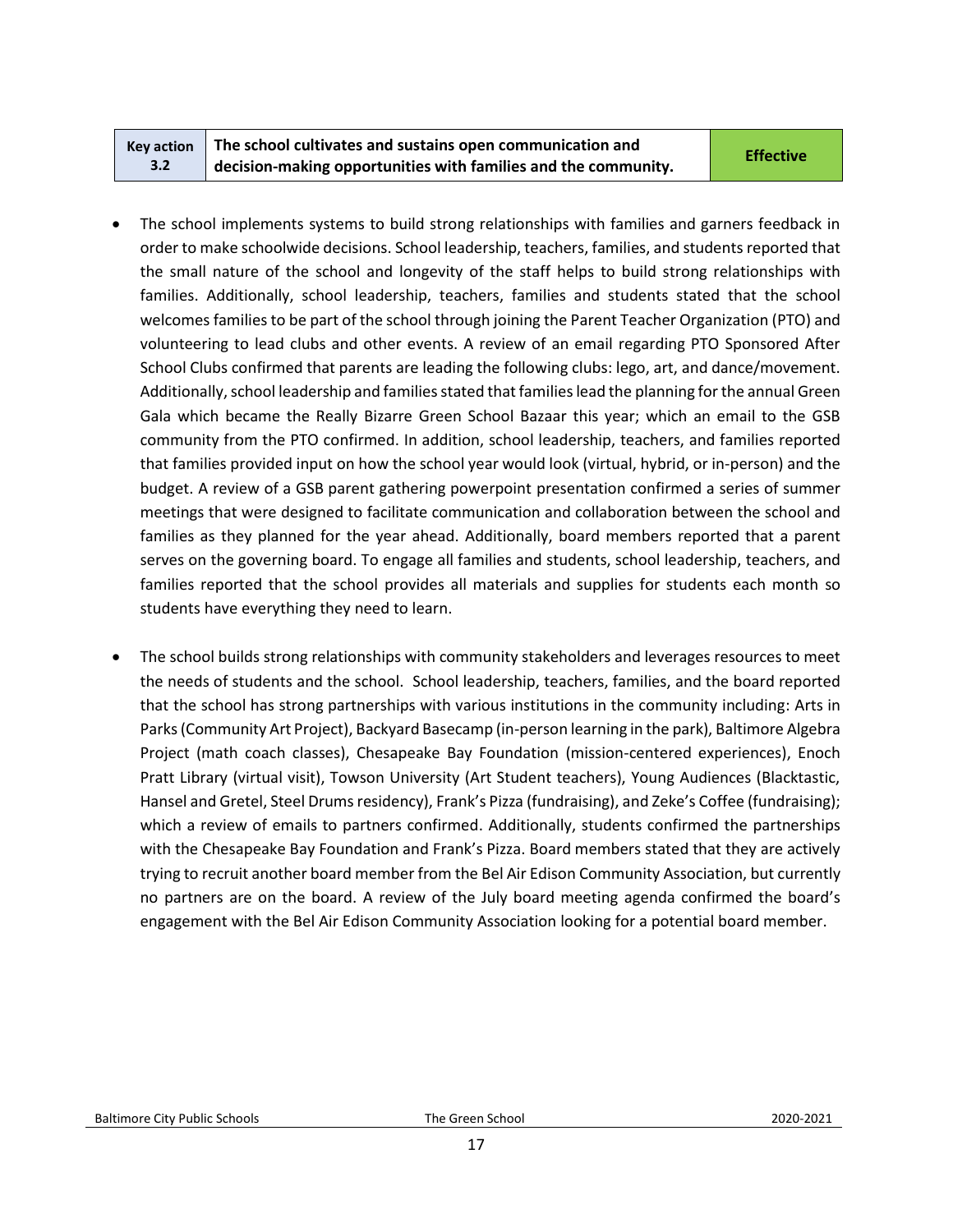| Key action<br>3.3 | The climate and culture of the school creates a welcoming learning<br>environment that meets the academic, social, and emotional needs | Not rated |
|-------------------|----------------------------------------------------------------------------------------------------------------------------------------|-----------|
|                   | of each student.                                                                                                                       |           |

- The school implements and monitors school protocols that create an environment where students, staff, and families feel welcome and safe.
- The school develops proactive systems that support individual students' social, emotional, and socioeconomic needs.
- School leadership establishes consistent structures to recognize and celebrate student achievement.
- School leadership establishes consistent structures that demonstrate value and recognition of staff.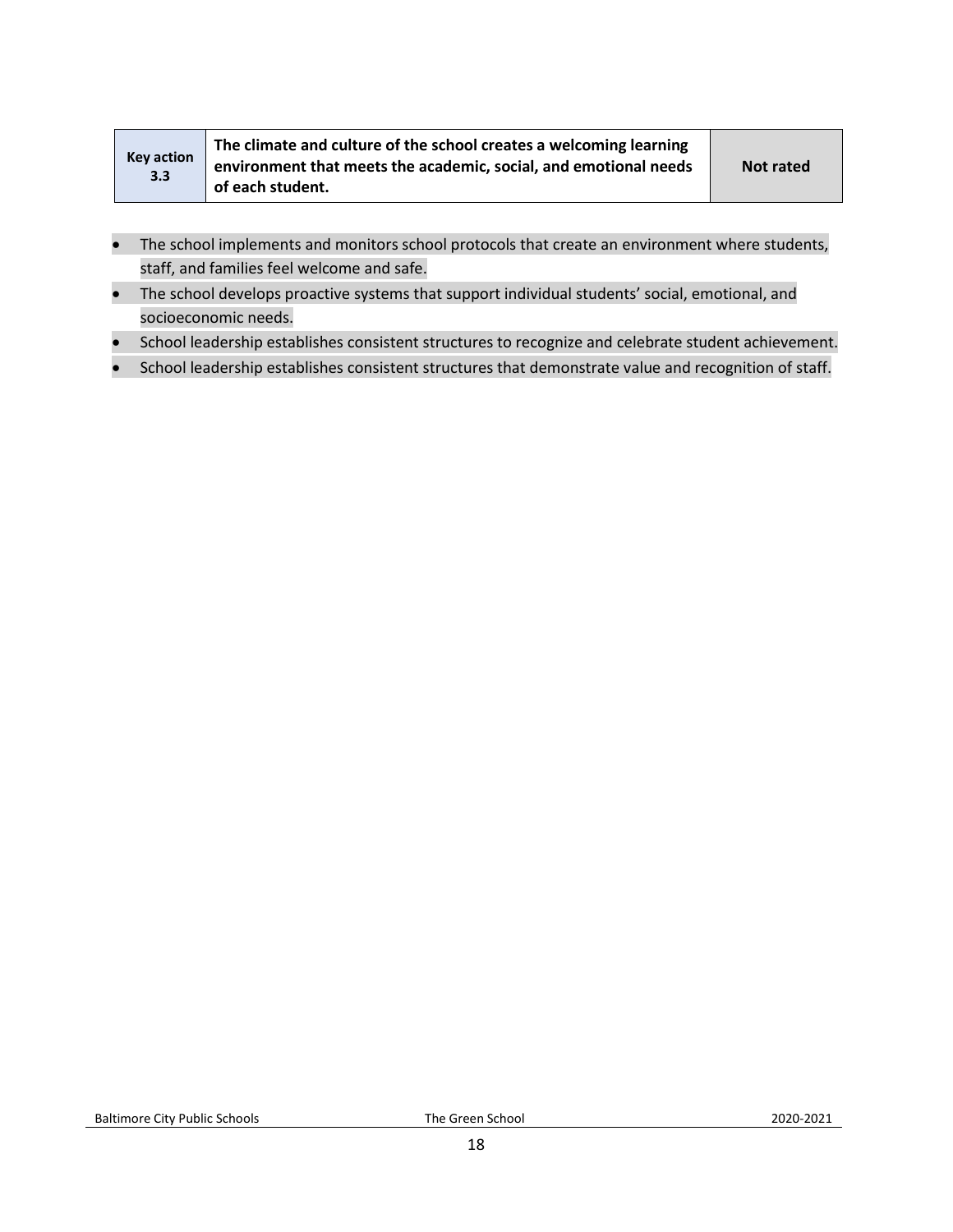#### <span id="page-18-0"></span>**Domain 4: Strategic and Professional Management**

**Key action 4.1 The school establishes clear goals for student achievement and tracks progress toward goals.** *Constitution of the construction of the Highly Effective* 

- School leadership collaborates with teachers to establish and communicate measurable goals for the improvement of student learning and strategies aligned to the goals. School leadership, teachers and the board reported, and a review of the school performance plan (SPP) confirmed, that the schoolwide goals for i-Ready reading and math are that 60% of students will make at least 35% of progress towards Annual Typical Growth by MOY. Continuing, 60% of students will make at least 75% of progress toward Annual Typical Growth by EOY. Additionally, the school has a goal to maintain an engagement rate for each student of at least 85% throughout distant learning (as measured with report card engagement data). School leadership and teachers reported that the following strategies are aligned to the instructional goals: administration of the BOY and MOY diagnostic, review of data by Data Team to recommend specific targets, implementation of i-Ready instructional tools, grade level team meetings to determine small groups and differentiated supports. As for the engagement goal, strategies include daily attendance tracking, weekly work completion tracking, targeted support plans, provide a flexible timeline to submit work, ensure that specific barriers are identified and removed. Teachers added another focus is considering how subgroups performed and using an equity lens to ensure that barriers are considered, and students are included. Finally, school leadership and teachers stated that teachers were involved in the creation of the goals and strategies. A review of a professional development agenda from August  $21<sup>st</sup>$  confirmed the initial planning discussion for schoolwide goals, noting the discussion included "What key actions do we need to focus on to ensure that students have access and are making progress in this new learning environment? How will we know if these actions are a positive impact? For next time: How will we measure each goal?" Additionally, a professional development agenda from September  $9<sup>th</sup>$  noted the School Performance Plan as a topic for whole group discussion, as well as breakout rooms for small groups to draft language for 2 goals, and then report out and finalize language and measures as a whole group.
- School leadership and all staff participate in regular analysis of school-wide data and instructional practices to monitor progress towards goals, revisiting and adjusting action plans as needed. School leadership and teachers reported that student data is discussed weekly in their team meetings. Continuing, school leadership and teachers stated that i-Ready data has been reviewed whole-school after both the BOY and MOY administration. School leadership and teachers stated that they are now reviewing schoolwide i-Ready growth data by grade level and subgroup; which professional development agendas confirmed. Further, school leadership and teachers reported that engagement concerns are discussed weekly and engagement data is reviewed after each report card. A review of a professional development agenda from February confirmed the review of engagement data from Q2 report cards and the development of individual plans to support increased engagement thereafter.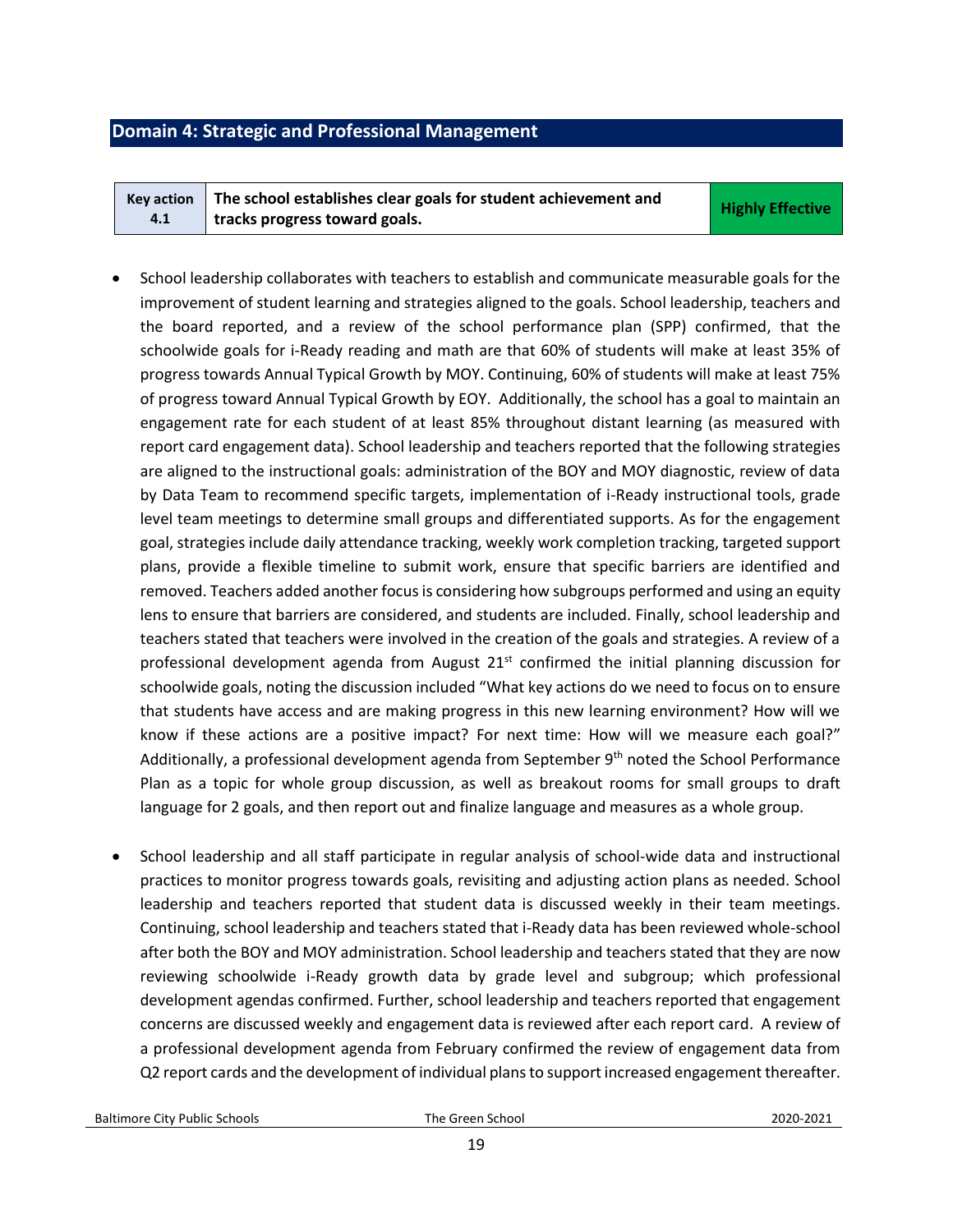Finally, school leadership reported that after looking at student data and targeting specific students, a decision was made to open a Student Learning Center (SLC) at the school to better support student's engagement and academic success.

| <b>Key action</b><br>4.2 | School leadership allocates and deploys the resources of time,<br>human capital, and funding to address the priority growth goals for<br>student achievement. | <b>Highly Effective</b> |
|--------------------------|---------------------------------------------------------------------------------------------------------------------------------------------------------------|-------------------------|
|--------------------------|---------------------------------------------------------------------------------------------------------------------------------------------------------------|-------------------------|

- Budget distributions and resource allocations are aligned to school goals and priorities that support equitable learning environments. School leadership, teachers, and families reported that budget allocations aligned to the school-wide goals include the following: i-Ready assessment and training for teachers, instructional materials and supplies for every student (foundation kits, dry erase boards, manipulatives, etc.), chromebooks and hotspots, additional staff to help with technology support and small groups. In addition, school leadership reported that the school provided funds for some students to attend a SLC at another school at the beginning of the year. Families stated that the school has been very innovative in including activities and learning experiences connected to the mission related to hands on learning and environment/stewardship through the daily learning activity and materials that are provided for all students. Student confirmed that they have material supply pick-ups monthly and have everything they need to learn. A review of pictures confirmed art supplies that were distributed to students that support different units of study such as sculpture, community projects, fiber art, etc. Finally, school leadership, teachers, and families reported that staff and families had opportunities to provide input on budget priorities during budget meetings.
- School leadership leverages staff in key roles in support of school-wide goals. School leadership and teachers reported that because the school is small, the staff works together in partnership not in a hierarchical way. Teachers added that "we all have a voice because we are so small." A review of weekly team meeting agendas shows a whole group, small group, whole group structure. Additionally, school leadership and teachers reported that based on teachers' interest and expertise, teachers lead different bodies of work. For example, school leadership reported that when determining what virtual platform to use, teachers shared their knowledge and experience of different platforms with the whole school in order to make an informed decision. Additionally, school leadership and teachers reported that teachers plan the Arlington Echo trip and the black history month activities and events. A review of an email to staff confirmed that staff feedback was solicited with guiding questions for schoolwide planning that included distance learning platform, data collection systems, classroom materials, and assessments.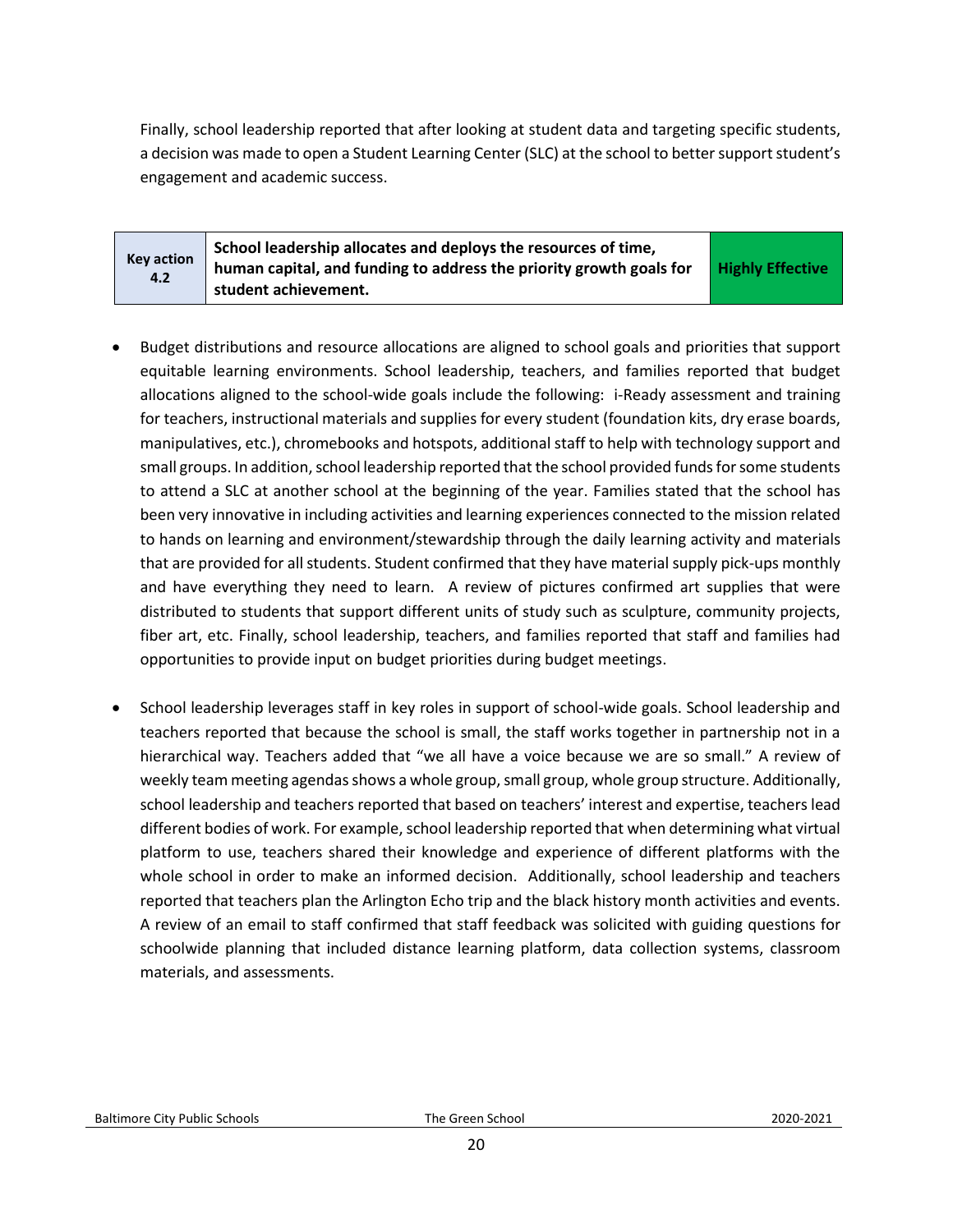• School leadership leverages common staff time to focus on professional learning and collaboration in support of student achievement. School leadership and teachers reported that two hours on Friday afternoons are dedicated to staff and team meetings in which the agenda follows a whole group (all staff), small group (grade or team level), whole group (all staff) format. Continuing, school leadership and teachers reported that teachers receive ongoing professional development on topics such as i-Ready, which a review of agendas confirmed. School leadership and teachers reported that teachers meet weekly to discuss student data and discuss small group interventions. A review of an email confirmed team collaboration around i-ready data and small groups.

|     | $\overline{\phantom{a}}$ Key action $\overline{\phantom{a}}$ School's board of trustees provides competent stewardship and | <b>Effective</b> |
|-----|----------------------------------------------------------------------------------------------------------------------------|------------------|
| 4.3 | oversight of the school.                                                                                                   |                  |

- The governing board maintains essential knowledge of the school and provides oversight of the academic program. School leadership and the board reported that the principal and the chair of the board meet monthly to review data and provide feedback to leadership. Further, school leadership reported that updates around programing, academics, and budget/financial are shared with the board during board meetings, which review of board meeting minutes confirmed. Regarding schoolwide goals, school leadership and the board reported that the goals were created by the school team and communicated to the board. Consequently, board members were aware of the goals as previously mentioned. Additionally, board members stated that the board shares their expertise and supports school leadership in decisions by looking at data. For example, school leadership and the board discussed virtual attendance data as well as parent survey data when determining whether to stay virtual or return to in-person learning in the spring of 2021. A review of board meeting agendas and a Green School planning for Spring 2021 powerpoint presentation confirmed the decision by school leadership and the board to remain virtual for instruction through remainder of the school year.
- The governing board provides financial oversight by monitoring the school's financial records and ensuring that the school remains fiscally viable. The board reported that the fiscal state of the school is sound, which a review of the 2019 and 2020 audit confirmed. In terms of oversight and monitoring of the budget, school leadership and the board reported that they pay for a consultant accountant to provide a financial update, including financial statements, before each board meeting. A review of board meeting agendas confirmed these updates. Additionally, school leadership and the board reported that the school has received additional funds through grants as well as fundraising. A review of a Transamerica Foundation grant application confirmed that the Green School applied for \$8,000 to cover the cost of the immediate need of basic technological supplies. Further, school leadership and the board reported that they engage in fundraising efforts that bring in an addition \$60,000- 80,000 a year. A review of an email from the principal to school families and friends revealed the solicitation of donations, stating "the board of directors will match every dollar you, your friends, and your family donate up to \$9,750. Your contribution will support our efforts to keep The Green School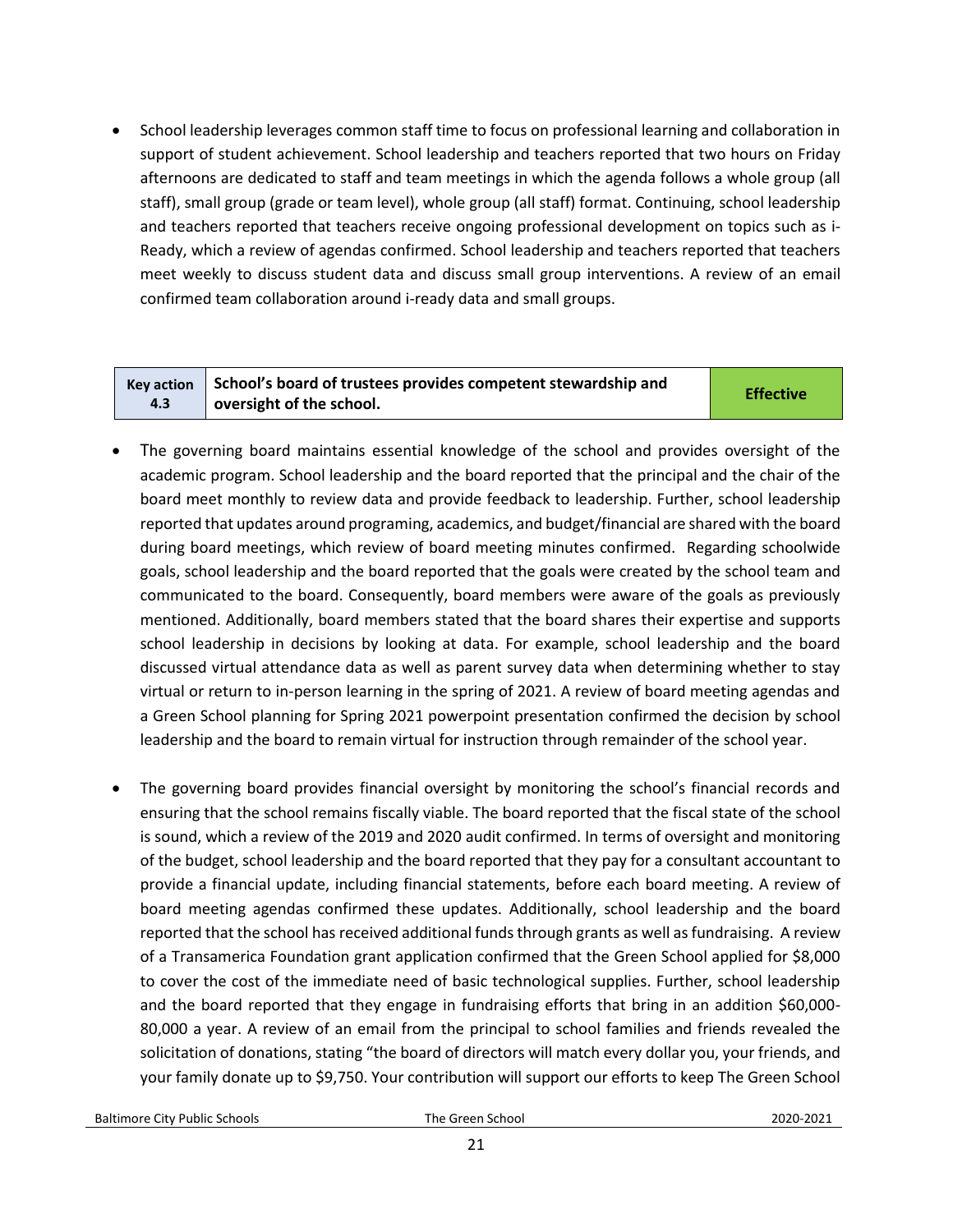spirit alive during distance learning by providing our students with ALL of the materials they need to fully participate in the hands-on learning opportunities that are a core part of teaching and learning at The Green School." Finally, as mentioned previously the PTO and the board host an annual Green Gala fundraiser that was revamped this year to be The Really Bizarre Green School Bazaar which included an online auction of items (books, gift certificates, clothing, jewelry, artwork, pottery, etc.) to help raise money for the school.

• The governing board maintains effective governance practices to ensure organizational viability, including the systemic selection and oversight of the school leader. The board and school leadership reported that the board has eleven members, of which includes the principal and a teacher, which the board roster confirmed. Further the board stated that they are currently seeking a parent and a community member from the Bel Air Edison Community Association to join the board. Additionally, the board and school leadership stated that the board meets every other month and officer positions include the President, Vice President, and Secretary. Regarding oversight of school leadership, the board reported that the principal is evaluated using the Baltimore City Public School System's leadership framework; which school leadership confirmed. A review of the principal's initial planning conference document confirmed that the principal's goals are aligned to the SPP and leadership framework core values/indicator.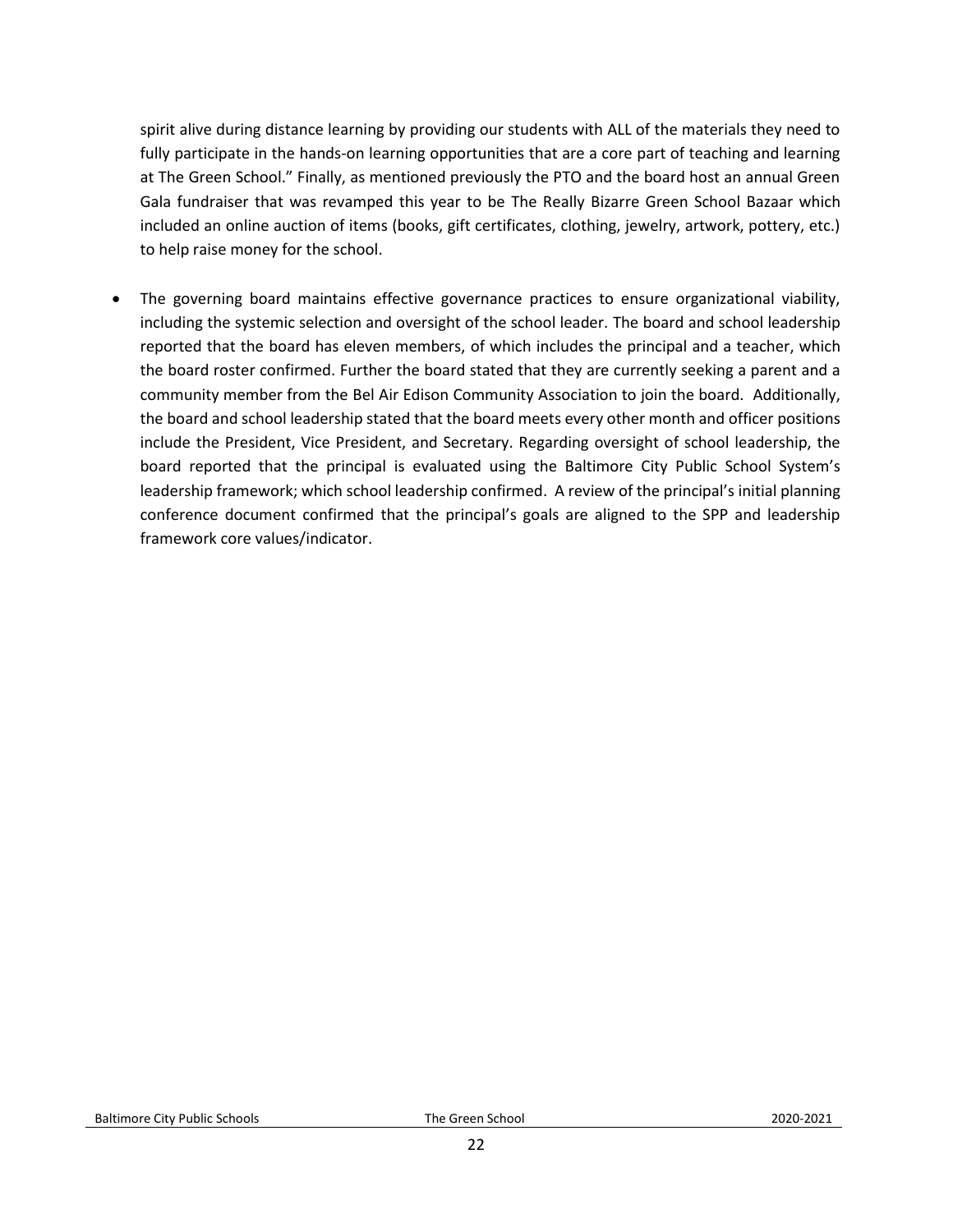## <span id="page-22-0"></span>APPENDIX A: SCHOOL REPORT COMMENTS

### **Domain 1: Highly Effective Instruction**

None

**Domain 2: Talented People**

None

**Domain 3: Vision and Engagement**

None

#### **Domain 4: Strategic and Professional Management**

None